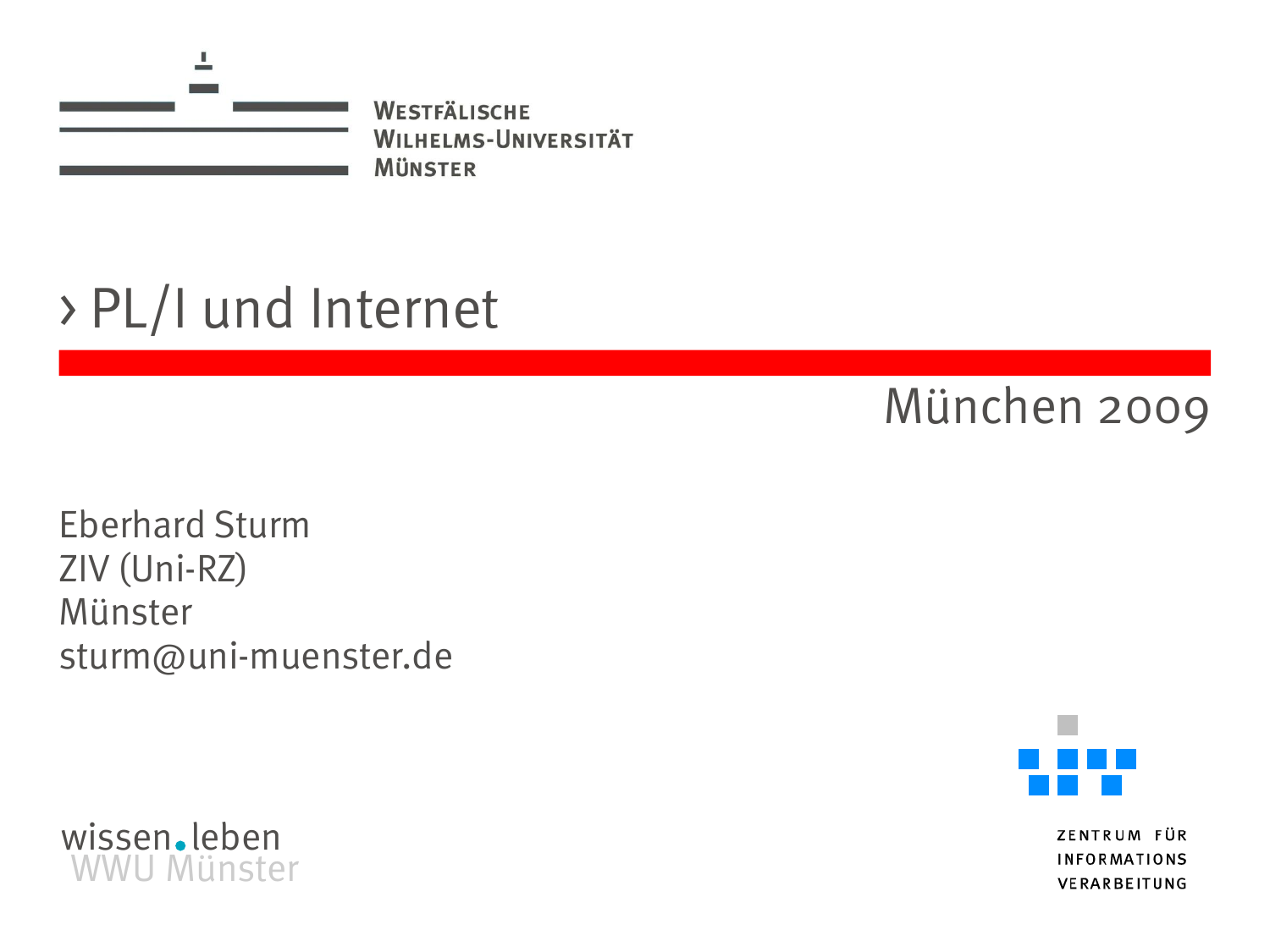## > Seit Jahren

### SHARE, G.U.I.D.E.

- Inheritance considered harmful SHARE-Europe Anniversary Meeting 1989 Amsterdam
- "Programmieren in PL/I", Vieweg, 1990
- Hi-GKS Concepts for a New Graphic Standard Implemented using PL/I SHARE-Europe Anniversary Meeting 1991 Amsterdam
- Power vs. Adventure PL/I and C G.U.I.D.E & SHARE Europe Joint Meeting Oktober 1994 in Wien



- Im Dschungel von Neu-C-Land: PL/I-Programmierung unter OS/2 GUIDE-PL/I-Tagung November 1997 in Hamburg
- Schnittstellen zur Welt (PL/I und C, Unicode, REXX, Java, CGI, XML, OpenGL) GUIDE-ADL-Tagung November 2002 in Karlsruhe
- Mit XML zum PL/I-GUI GUIDE-ADL-Tagung April 2004 in Dortmund

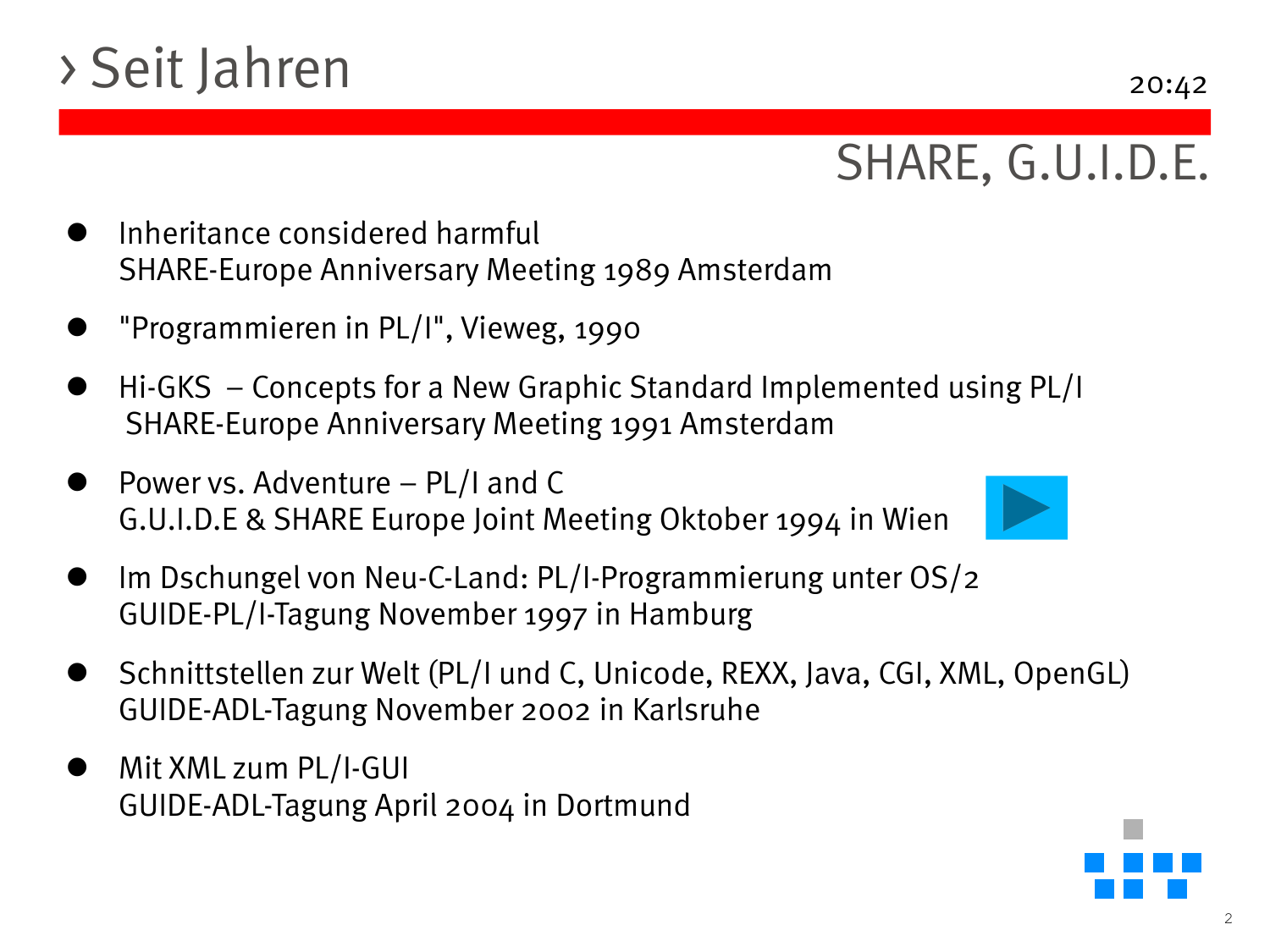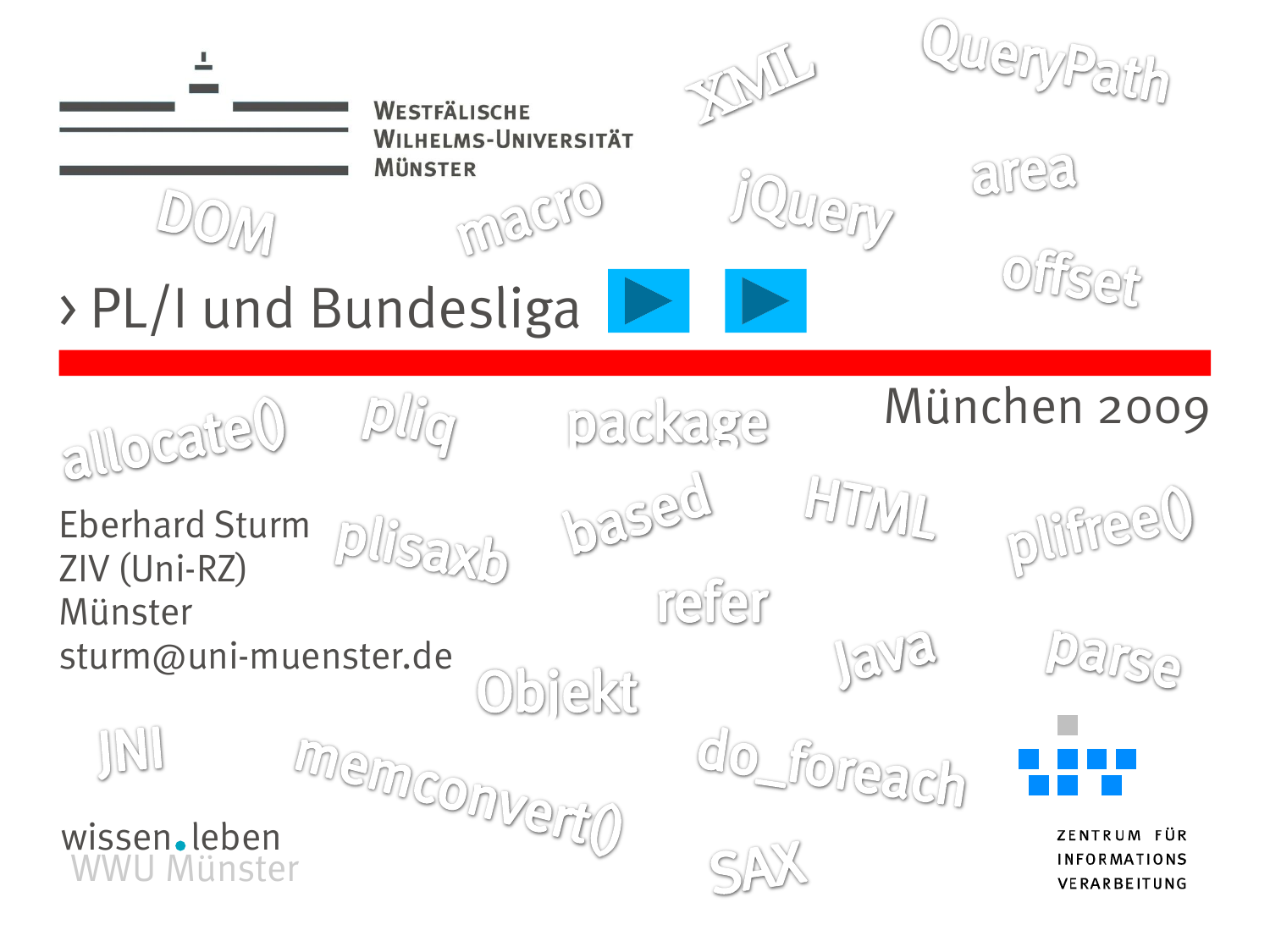### 12. Spieltag (Samstag)

| D:\Projekte\München\zzz test pliq.exe                                                                                                                                                                                                                                                                              |                                                                                                                                                                                                                                             |                                                  |  |  |
|--------------------------------------------------------------------------------------------------------------------------------------------------------------------------------------------------------------------------------------------------------------------------------------------------------------------|---------------------------------------------------------------------------------------------------------------------------------------------------------------------------------------------------------------------------------------------|--------------------------------------------------|--|--|
| Start                                                                                                                                                                                                                                                                                                              |                                                                                                                                                                                                                                             |                                                  |  |  |
| Webseite "http://www.kicker.de/news/fussball/bundesliga/spieltag/tabelle/liga/1/<br>tabelle/1/saison/2009-10/spieltag/1/inde<br>x.html" wurde geladen.<br>Dokument wurde in ein DOM <sup>3</sup> bernommen.<br>Dokument wurde in Datei gespeichert.<br> pliq-Objekt wurde erzeugt.<br>DOM wird jetzt durchst÷bert! |                                                                                                                                                                                                                                             |                                                  |  |  |
| Bayer Leverkusen<br>Bayern München<br>1899 Hoffenheim<br>WfL Bochum<br>Borussia M'gladbach - UfB Stuttgart<br>Hannover 96<br>Hertha BSC <b>Andrew Members</b><br>Werder Bremen<br>l0k?                                                                                                                             | - Eintracht Frankfurt 4:0 (3:0)<br>- FC Schalke 04 $1:1 \leq 1:1$<br>- UfL Wolfsburg<br>$-$ SC Freiburg<br>1. FSU Mainz 05 - 1. FC Nürnberg<br>$-1.$ FC $\overline{1}$ FC $\overline{1}$ FC $\overline{1}$<br>- Borussia Dortmund -:- (-:-) | 1:2(1:0)<br>$1:2$ (0:1)<br>0:0 (0:0)<br>1:0(1:0) |  |  |

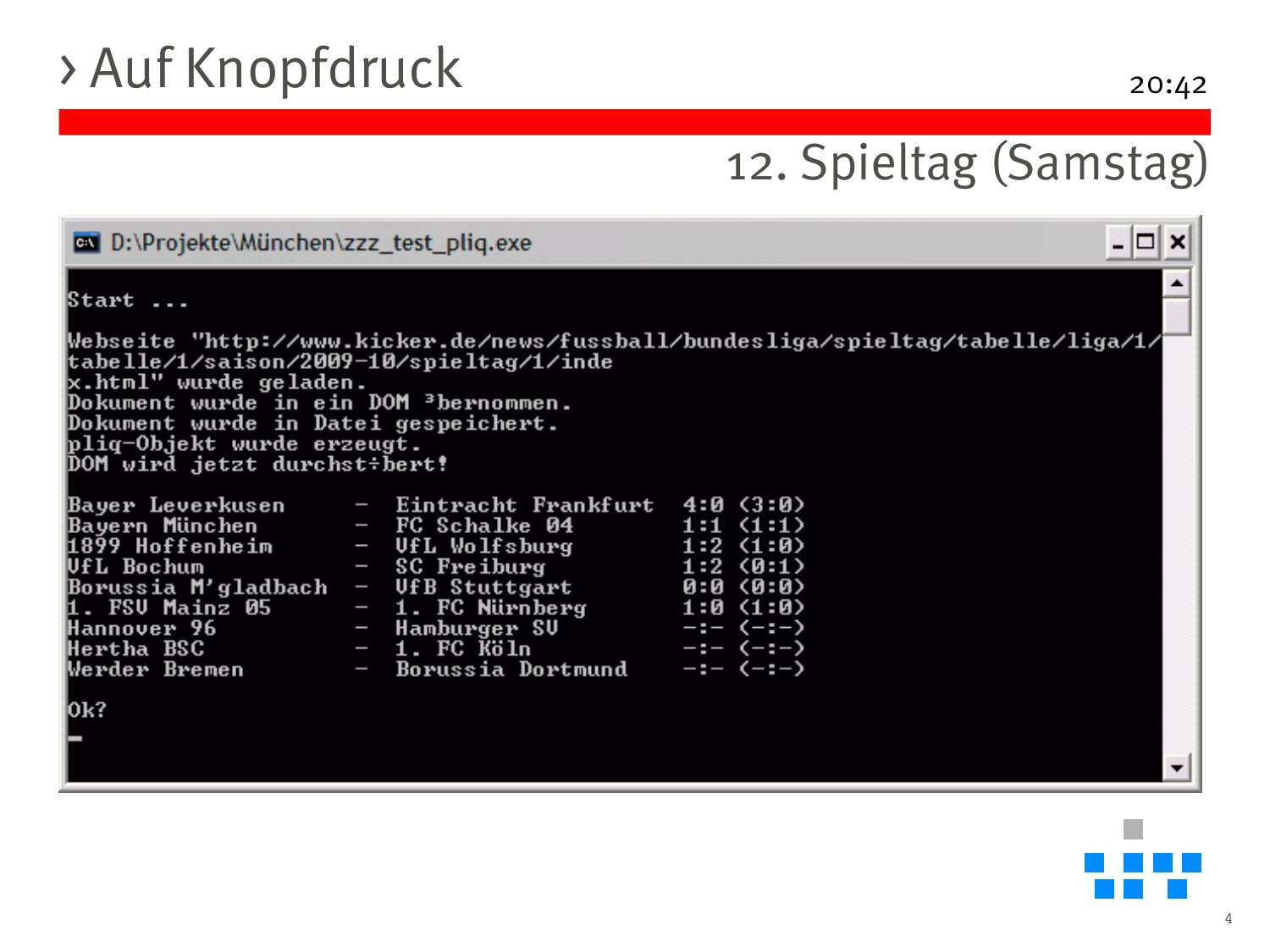### > Woher bekommt man die Ergebnisse?



Aus dem Internetauftritt der Zeitschrift kicker:

#### **dcl Seite char (\*) value**

- **('http://www.kicker.de/news/fussball/bundesliga/'**
- **|| 'spieltag/tabelle/liga/1/tabelle/1/saison/'**
- **|| '2009-10/spieltag/1/index.html');**

### Das sieht z. B. so aus:

<tr class="fest alt"> <td class="first">Sa</td> <td>24.10.&nbsp;15:30</td> <td ><div id="ctl00\_PlaceHolderContent\_ctl01\_ctl00\_repBegegnungen\_ctl03\_ctl02\_showMe"> <div id="ctl00\_PlaceHolderContent\_ctl01\_ctl00\_repBegegnungen\_ctl03\_ctl02\_verlinkt"> <a href="/news/fussball/bundesliga/vereine/1-bundesliga/bayern-muenchen-14/vereinsinformationen.html"

id="ctl00\_PlaceHolderContent\_ctl01\_ctl00\_repBegegnungen\_ctl03\_ctl02\_NameA" class="link"  $\frac{1}{\sqrt{2}}$  Style="">Bayern München</a> </div> </div> </td> <td>><td>&nbsp;-&nbsp;</td> <td ><div id="ctl00\_PlaceHolderContent\_ctl01\_ctl00\_repBegegnungen\_ctl03\_ctl03\_showMe"> <div id="ctl00\_PlaceHolderContent\_ctl01\_ctl00\_repBegegnungen\_ctl03\_ctl03\_verlinkt"> <a href="/news/fussball/bundesliga/vereine/1-bundesliga/eintracht-frankfurt-32/vereinsinformationen.html"

id="ctl00\_PlaceHolderContent\_ctl01\_ctl00\_repBegegnungen\_ctl03\_ctl03\_NameA" class="link"  $\frac{1}{\text{Style}} = \frac{1}{\text{Style}} \cdot \frac{1}{\text{Style}}}$  Frankfurt $\frac{1}{\text{Style}}$  /a>  $\frac{1}{\text{Style}} \cdot \frac{1}{\text{Style}} \cdot \frac{1}{\text{Style}}}$  class="alignright">2:1 $\frac{1}{\text{Shbsp}}$  (0:0) $\frac{1}{\text{Style}}$ <td> bnbsp;</td> <td><a class="link" href="/news/fussball/bundesliga/spieltag/1-bundesliga/2009-10/10/938111/spielanalyse\_bayern-muenchen-14\_eintracht-frankfurt-32.html">Analyse</a></td> <td class="aligncenter" ><a href="/news/fussball/bundesliga/spieltag/1-bundesliga/2009- 10/10/938111/spielinfo\_bayern-muenchen-14\_eintracht-frankfurt-32.html"><img src="http://mediadb.kicker.de/library/images/icon\_info.png" width="12" height="13" alt="" /></a></td> <td class="aligncenter last"></td> </tr>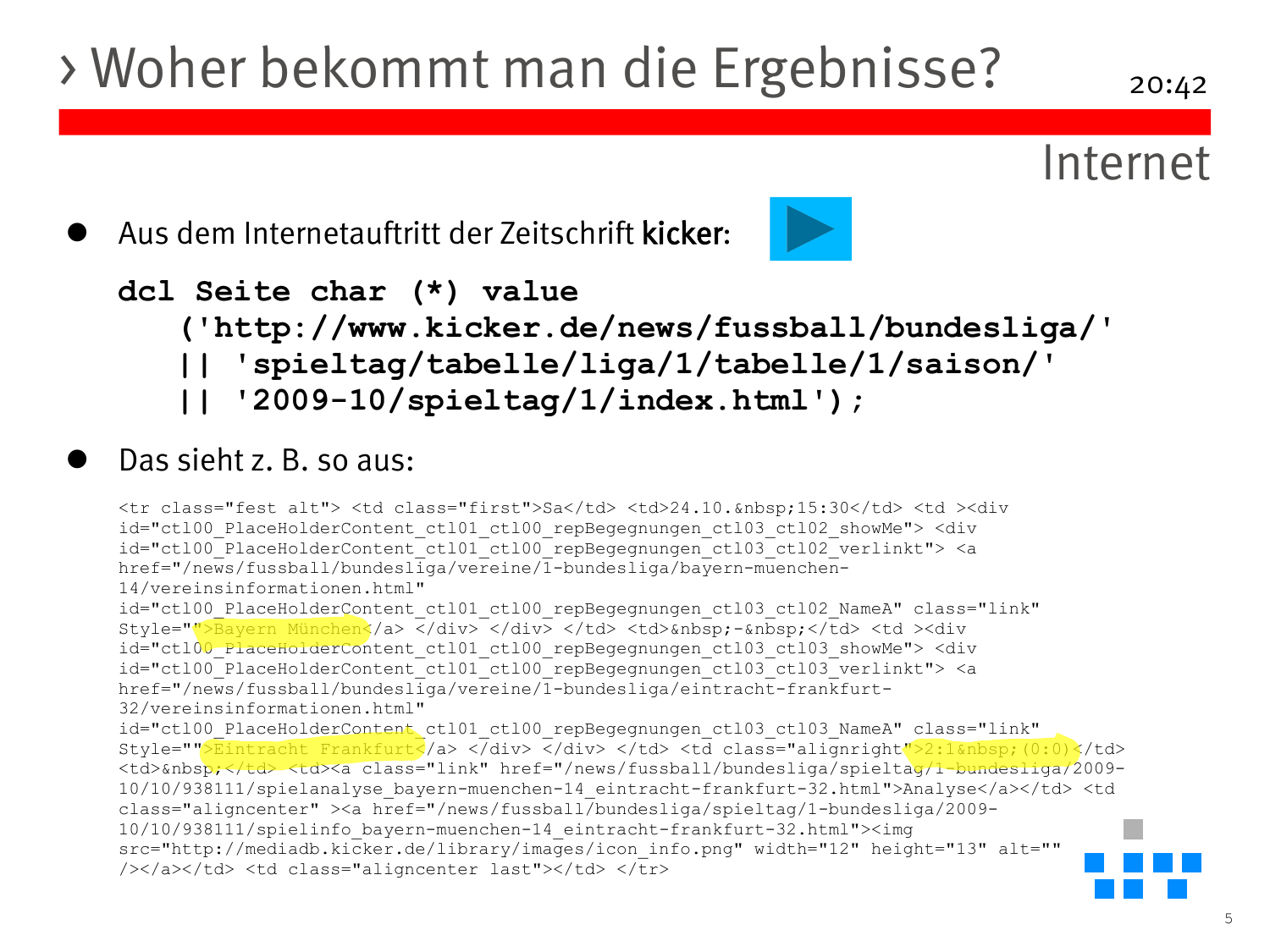## > Und wie in PL/I?

Nur PL/I!

1. Versuch – plisaxb:

```
call plisaxb (E, P, 'file://meine_datei.xml');
call plisaxb (E, P, 
'http://www.kicker.de/news/fussball/bundesliga/...');
=> Fehlschlag !!!
```
Und das ist auch gut so!

2. Versuch – JNI:

Java Native Interface

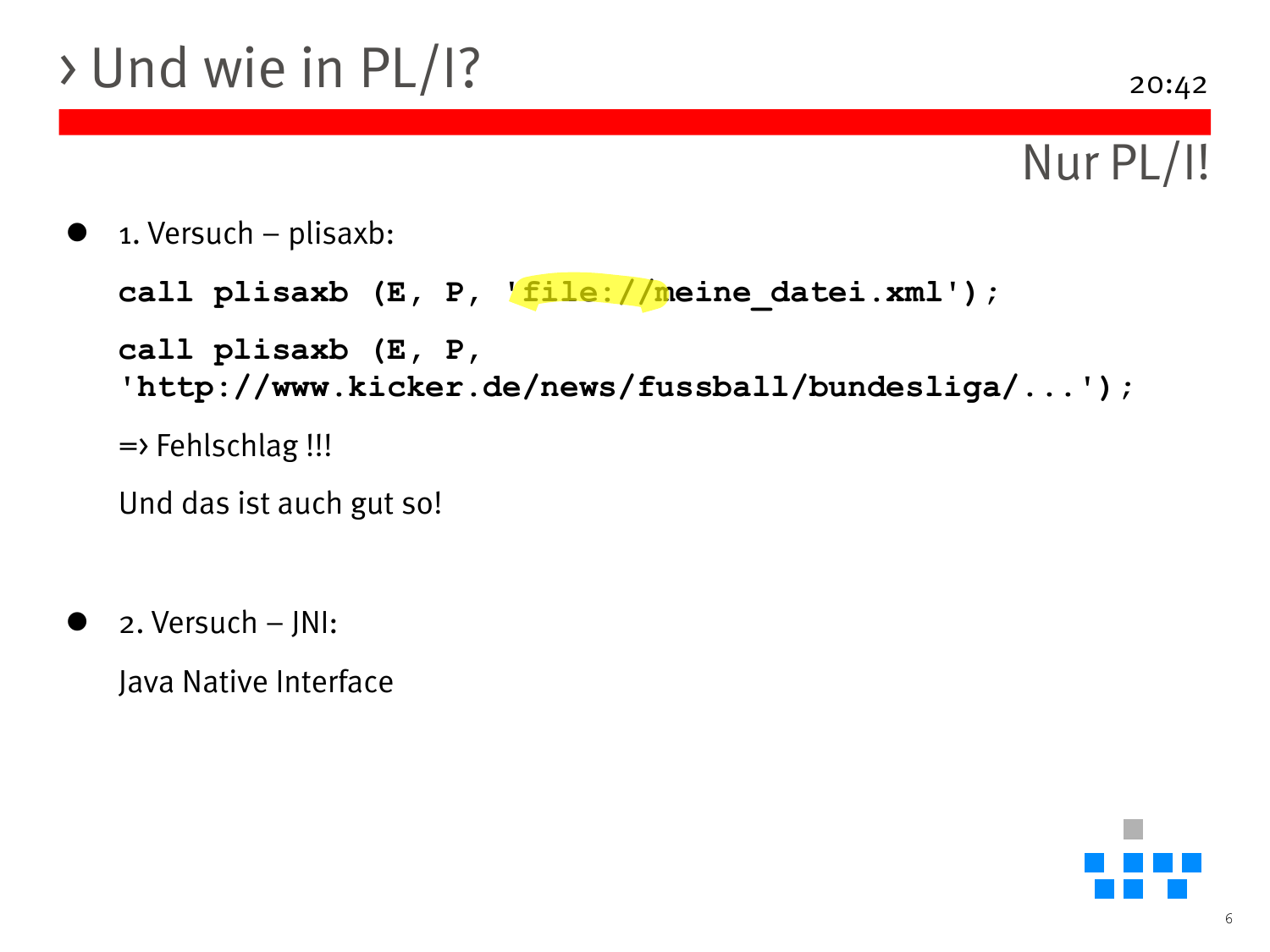# > Und wie doch in PL/I?

#### 20:42

### Java Native Interface

- C-Unterprogramm-Aufrufe von PL/I aus:
	- 1. Start der Java-Virtual-Machine
	- 2. Festlegen von Klassen
	- 3. Erzeugen von Objekten
	- 4. Festlegen von Methoden
	- 5. Aufruf von Methoden
	- 6. Stoppen der Java-Virtual-Machine
- Probleme:
	- unterschiedliche Datentypen
	- unübersichtliche Programmaufrufe

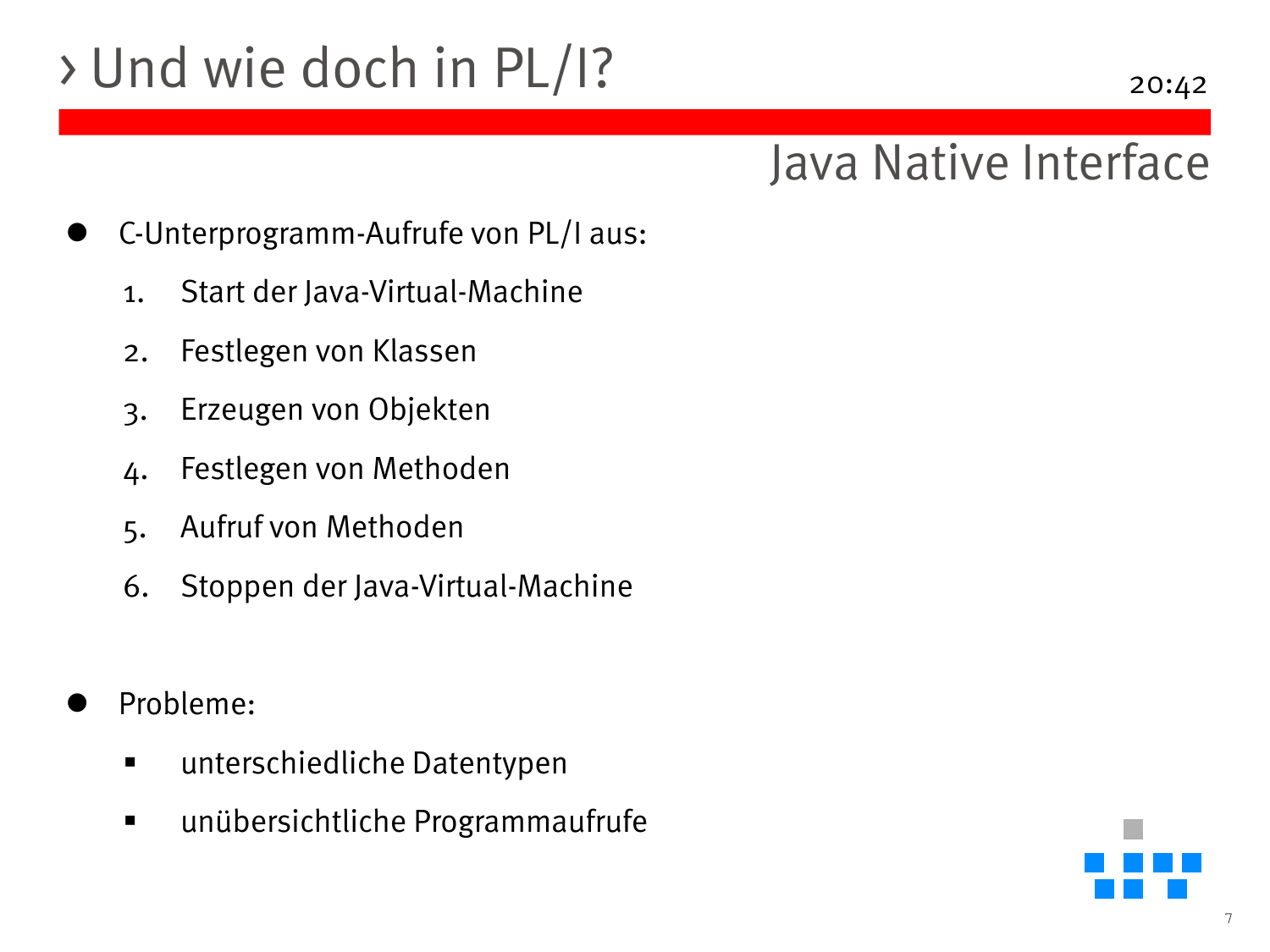### > Unser Hauptprogramm

```
20:42
```

```
Fragment 1
```

```
Programm: package options (reorder);
%include pliload;
dcl Seite char (*) value
   ('http://www.kicker.de/news/fussball/bundesliga/'
   || 'spieltag/tabelle/liga/1/tabelle/1/saison/'
   || '2009-10/spieltag/1/index.html'); 
Haupt: procedure (Parm) options (main noexecops);
dcl Parm char (*) var parm nonasgn;
dcl DOK_länge fixed bin (31);
dcl DOK_ptr ptr;
...
/* HTML-Dokument in ein Objekt laden: */ 
call pliloadhtml(DOK_ptr, DOK_länge, Seite);
...
call plifree (DOK_ptr);
end Haupt;
end Programm;
```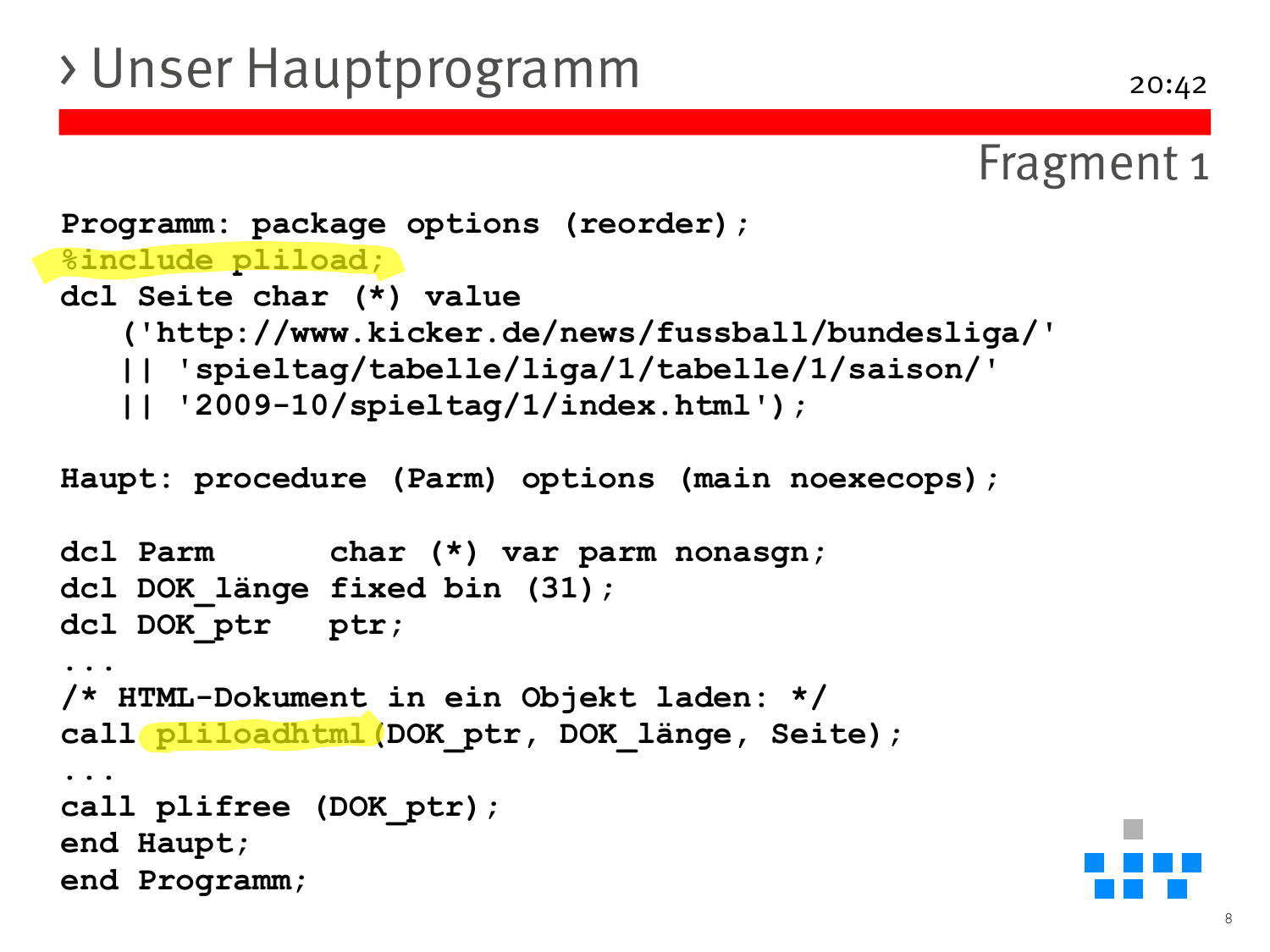### > JNI an sich

```
...
%include java; 
dcl Vm_args type JavaVMInitArgs; 
dcl Options dim (dim(P)) type JavaVMOption; 
dcl P dim (1) ptr static
      init to (varz)('-Djava.compiler=NONE');
do I = 1 to dim(P); 
   Options(I).OptionStringPtr = P(I); 
   Options(I).extraInfoPtr = null(); 
   end; 
Vm_args.version = '00010004'xn; 
Vm_args.nOptions = dim(Options); 
Vm_args.optionsPtr = addr(Options); 
Vm_args.ignoreUnrecognized = JNI_FALSE;
I = JNI CreateJavaVM(JavaVMPtr, JNIEnvPtr, Vm args);
if I ¬= 0 then signal condition (Java_exception);
... 
                                                 pliloadhtml
```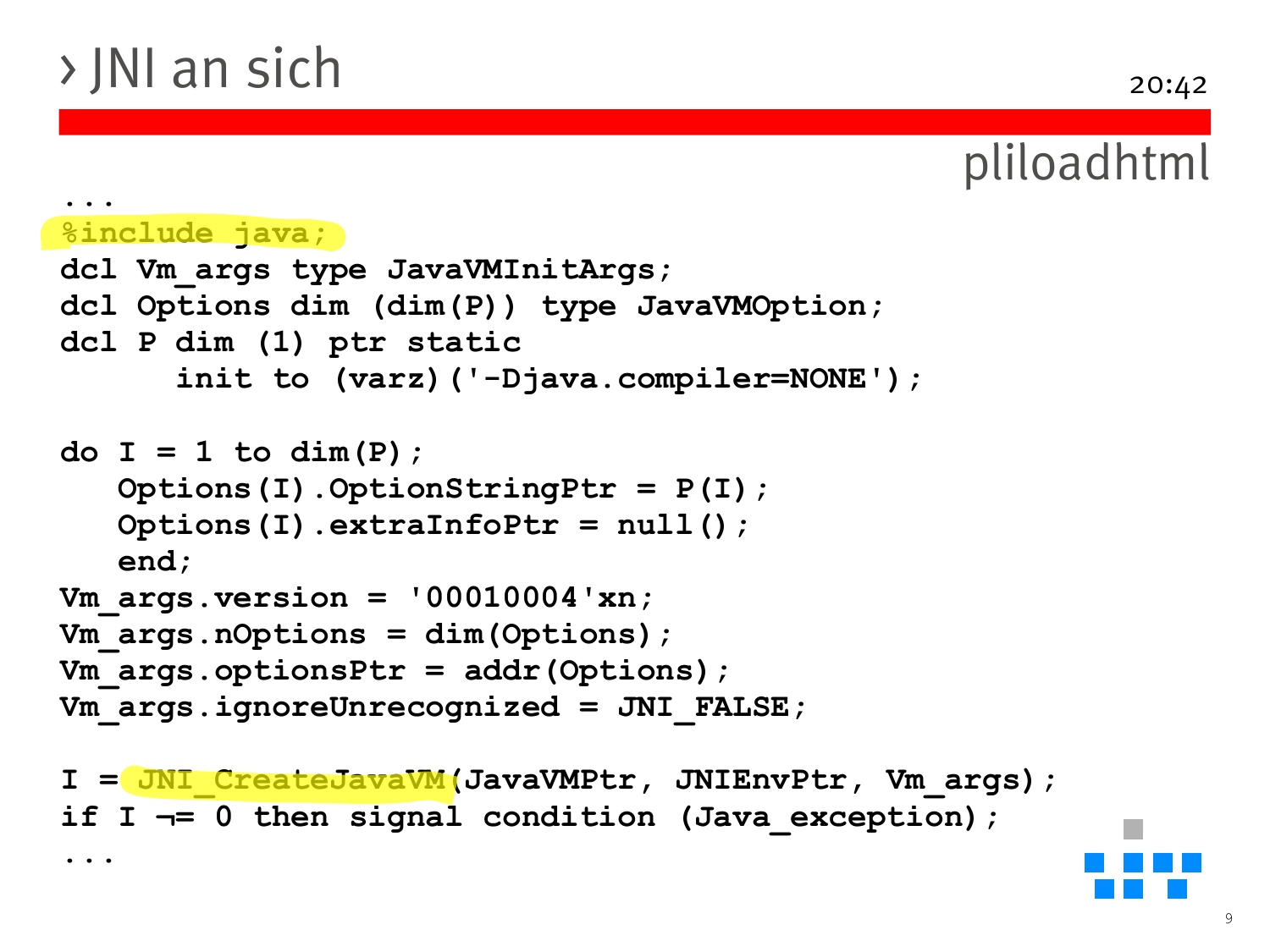```
pliloadhtml:
procedure (Puffer_ptr, Pegelstand, Parmadresse);
%include java;
dcl Puffergröße fixed bin (31) value (200_000);
dcl Puffer_ptr ptr parm asgn;
dcl Pegelstand fixed bin (31) parm asgn;
dcl Parmadresse char (*) parm nonasgn;
Puffer_ptr = allocate(Puffergröße);
on condition (Java_exception) begin;
  java_handle_exception describe clear;
   Pegelstand = 0;
  goto Return;
   end;
java_start options ('-Djava.compiler=NONE');
...
java_stop;
Return: end pliloadhtml;
                                              pliloadhtml
```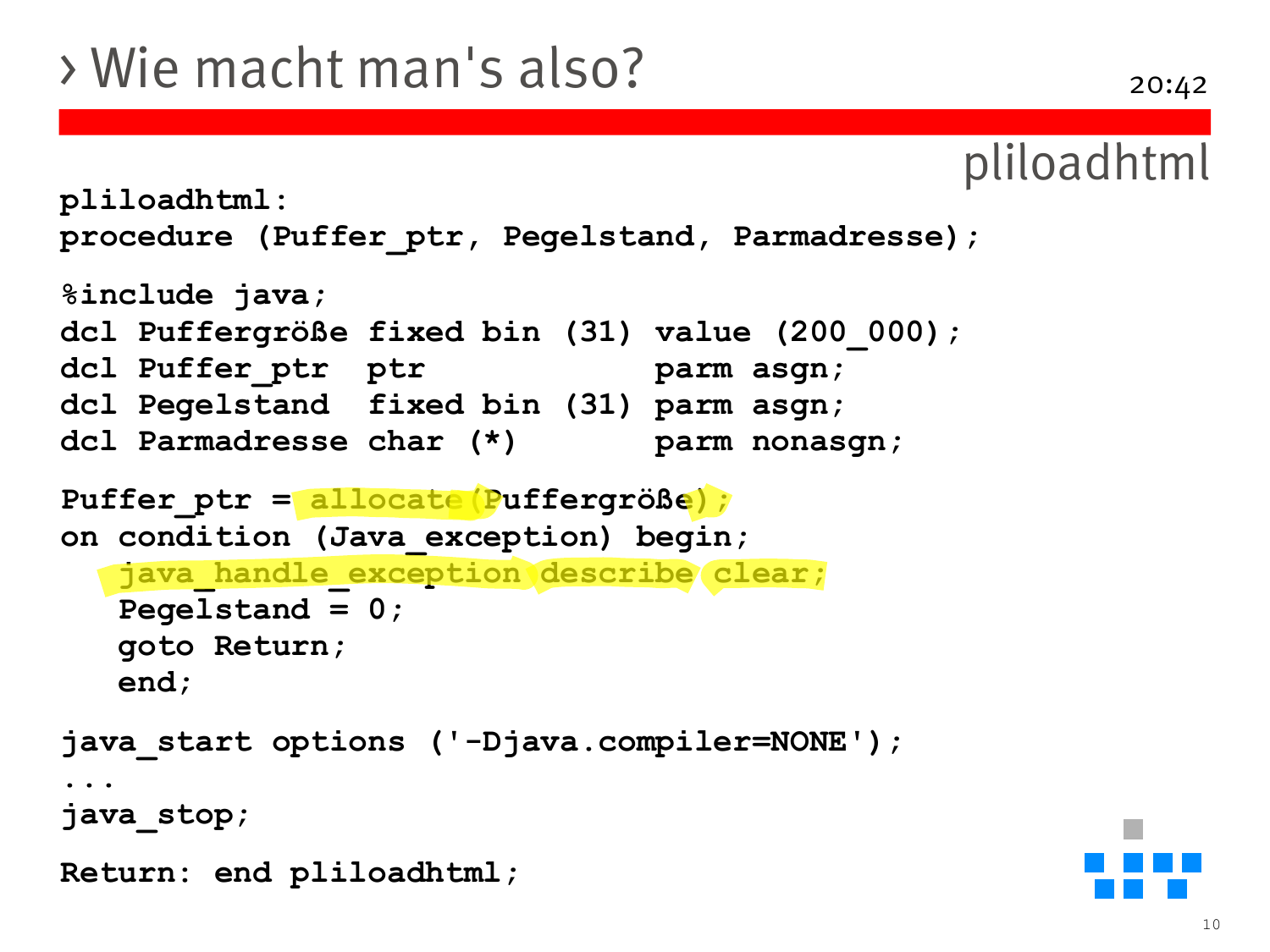### > Java-Daten

20:42

**dcl Bufferedreader\_klasse type jclass; dcl Bufferedreader\_objekt type jobject init (null()); dcl Byte\_array type jbyteArray; dcl Contenttyp\_string type jstring; dcl Holen\_inhalt\_methode type jmethodID; dcl Inhalt\_objekt type jobject init (null()); dcl InputStream type jclass; dcl Inputstream\_objekt type jobject init (null()); dcl Inputstreamreader\_klasse type jclass; dcl Inputstreamreader\_objekt type jobject init (null()); dcl Java\_exception condition; dcl Lesen type jmethodID; dcl Messen type jmethodID; dcl Ok type jboolean; dcl String\_objekt type jstring; dcl Typisieren type jmethodID; dcl Url\_klasse type jclass; dcl URL\_objekt type jobject init (null()); dcl URLConnection\_klasse type jclass; dcl URLConnection\_objekt type jobject init (null()); dcl Webadresse\_objekt type jobject init (null()); dcl Webadresse\_string type jstring; dcl Öffnen type jmethodID;** pliloadhtml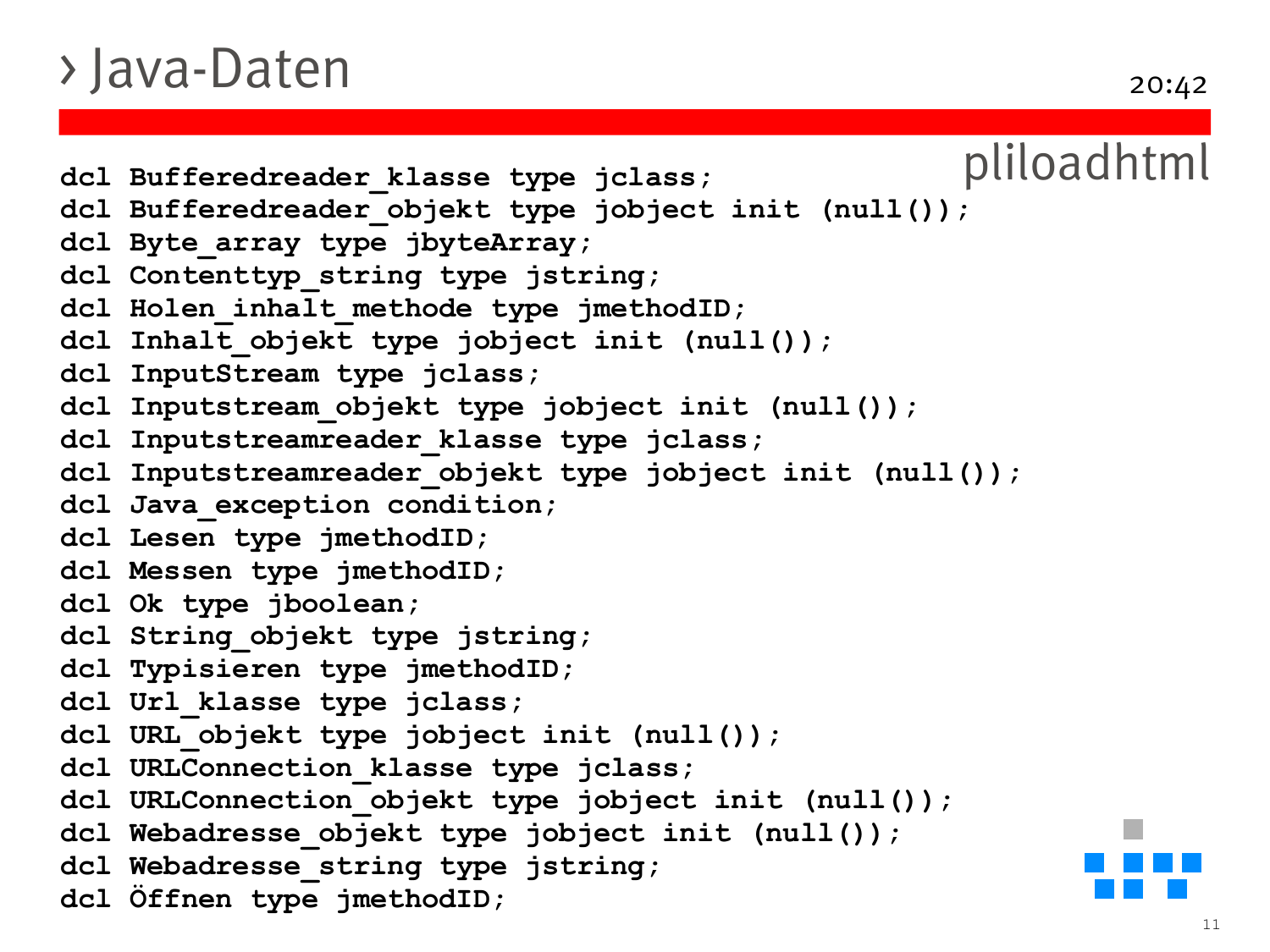### > 228 Entries

**define structure 1 JNINativeInterface, 2 \* ptr, 2 \* ptr, 2 \* ptr, 2 \* ptr, 2 GetVersion limited entry (ptr byaddr) options (byvalue nodescriptor linkage (stdcall)) returns (byvalue type jint), 2 DefineClass limited entry (ptr byaddr, ptr byvalue, ptr byvalue, fixed bin (31)) options (byvalue nodescriptor linkage (stdcall)) returns (byvalue type jclass), 2 FindClass limited entry (ptr byaddr, nonasgn char (\*) varz) options (byvalue nodescriptor linkage (stdcall)) returns (byvalue type jclass), 2 \* ptr, 2 \* ptr, 2 \* ptr, 2 GetSuperClass limited entry (ptr byaddr, type jclass) options (byvalue nodescriptor linkage (stdcall)) returns (byvalue type jclass), 2 IsAssignableFrom limited entry (ptr byaddr, type jclass, type jclass) options (byvalue nodescriptor linkage (stdcall)) returns (byvalue type jboolean), 2 \* ptr, 2 Throw limited entry (ptr byaddr, type jthrowable) options (byvalue nodescriptor linkage (stdcall)) returns (byvalue type jint), 2 ThrowNew limited entry (ptr byaddr, type jclass, ptr byvalue) options (byvalue nodescriptor linkage (stdcall)) returns (byvalue type jint), 2 ExceptionOccurred limited entry (ptr byaddr) options (byvalue nodescriptor linkage (stdcall)) returns (byvalue type jthrowable), 2 ExceptionDescribe limited entry (ptr byaddr) options (byvalue nodescriptor linkage (stdcall)) returns (byvalue ptr byvalue optional), 2 ExceptionClear limited entry (ptr byaddr) options (byvalue nodescriptor linkage (stdcall)) returns (byvalue ptr byvalue optional), 2 FatalError limited entry (ptr byaddr, ptr byvalue) options (byvalue nodescriptor linkage (stdcall)) returns (ptr byvalue optional), 2 \* ptr, 2 \* ptr, /\* 20 \*/ 2 NewGlobalRef limited entry (ptr byaddr, type jobject) options (byvalue nodescriptor linkage (stdcall)) returns (byvalue type jobject), . . . 2 GetJavaVM limited entry /\* 219 \*/ (ptr byaddr, ptr byvalue) options (byvalue nodescriptor linkage (stdcall)) returns (byvalue type jint), 2 GetStringRegion limited entry /\* 220 \*/ (ptr byaddr, type jstring, type jsize, /\* Start \*/ type jsize, /\* Länge \*/ ptr byvalue) options (byvalue nodescriptor linkage (stdcall)) returns (byvalue type jvoid), 2 GetStringUTFRegion limited entry /\* 221 \*/ (ptr byaddr, type jstring, type jsize, /\* Start \*/ type jsize, /\* Länge \*/ ptr byvalue) options (byvalue nodescriptor linkage (stdcall)) returns (byvalue type jvoid), 2 \* dim (6) ptr, 2 ExceptionCheck limited entry /\* 228 \*/ (ptr byaddr) options (nodescriptor linkage (stdcall)) returns (byvalue type jboolean);** JNI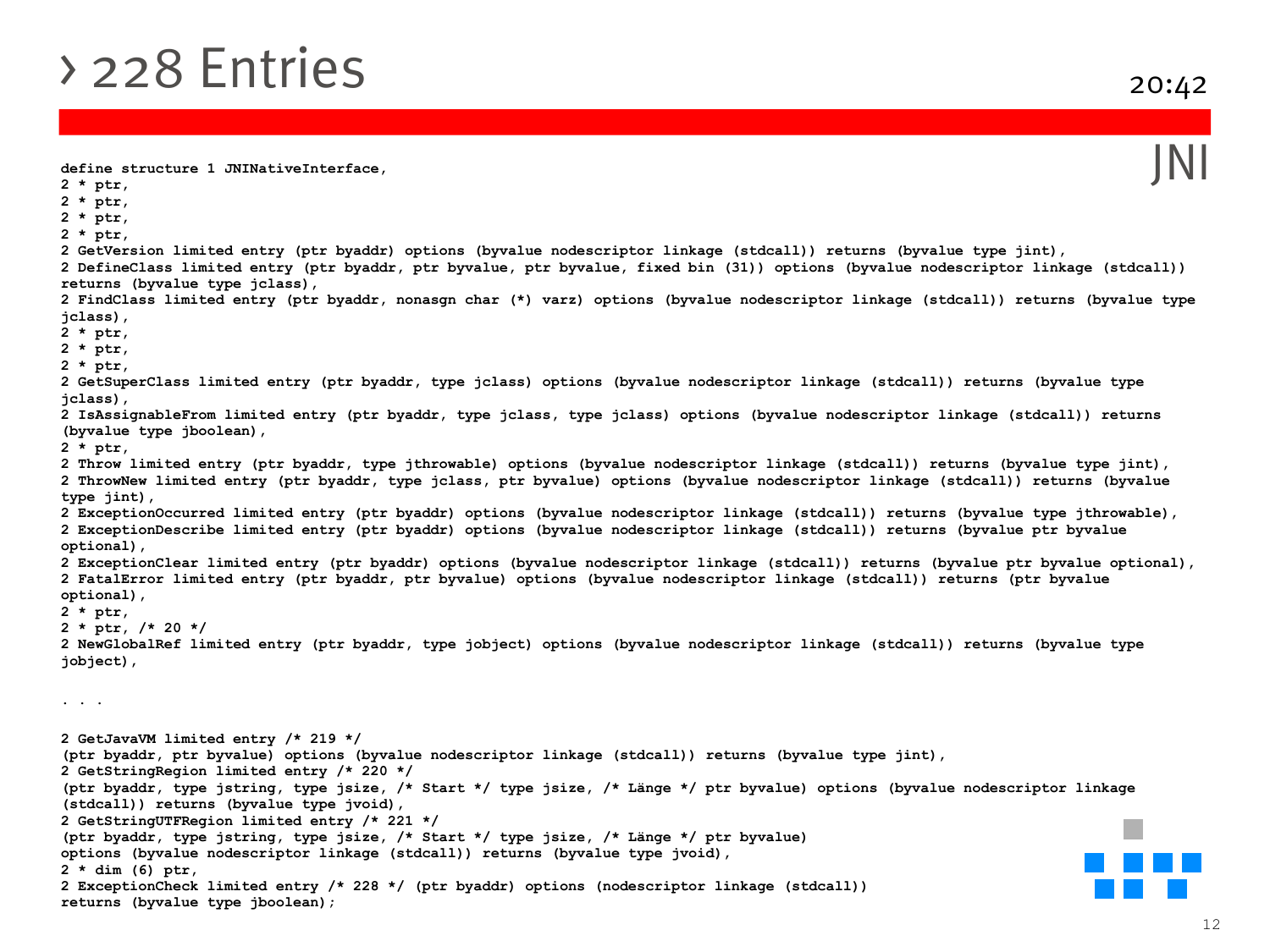### > Java-OOP mit PL/I

### pliloadhtml

**java\_create\_string (Webadresse\_string) char (Parmadresse); java\_find\_class (Url\_klasse) classname ('java.net.URL'); java\_create\_object (Url\_objekt) class (Url\_klasse) parameter (Webadresse\_string) signature('Ljava.lang.String;)V'); java\_find\_method (Öffnen) class (Url\_klasse) methodname ('openStream') signature ('()Ljava.io.InputStream;'); java\_call\_result (Inputstream\_objekt) object (Url\_objekt) method (Öffnen) returns (jobject); java\_find\_class (Inputstreamreader\_klasse) classname ('java.io.InputStreamReader'); java\_create\_object (Inputstreamreader\_objekt) class (Inputstreamreader\_klasse) parameter (Inputstream\_objekt) signature ('(Ljava.io.InputStream;)V'); java\_find\_class (Bufferedreader\_klasse) classname ('java.io.BufferedReader'); java\_create\_object (Bufferedreader\_objekt) class (Bufferedreader\_klasse) parameter (Inputstreamreader\_objekt) signature ('(Ljava.io.Reader;)V'); java\_find\_method (Lesen) class (Bufferedreader\_klasse) methodname ('readLine') signature ('()Ljava.lang.String;');**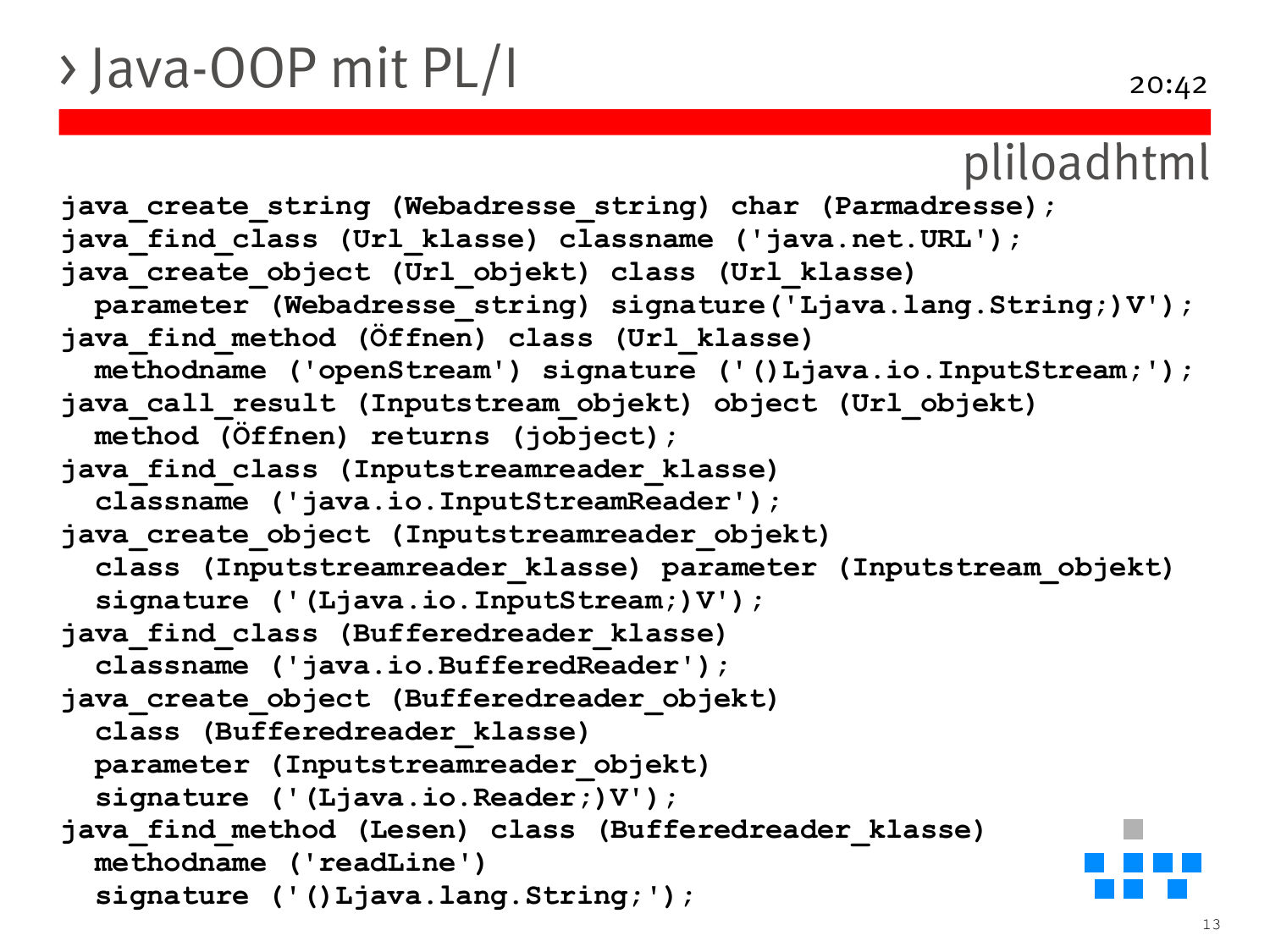## > Makro ./. Aufruf

### plidoma

### Makro-Aufruf:

```
java_create_object (Inputstreamreader_objekt)
  class (Inputstreamreader_klasse)
  parameter (Inputstream_objekt)
   signature ('(Ljava.io.InputStream;)V');
```
Ergebnis:

```
begin; dcl Javamethodid type jMethodID;
Javamethodid = Env.GetMethodID(JNIEnv,
   Inputstreamreader_klasse,
   '<init>', '(Ljava/io/InputStream;)V');
if Env.ExceptionCheck(JNIEnv) = JNI_TRUE
   then signal cond (Java_exception);
Inputstreamreader_objekt = Env.NewObject(JNIEnv,
   Inputstreamreader_klasse, Javamethodid,
   Inputstream_objekt);
if Env.ExceptionCheck(JNIEnv) = JNI_TRUE
   then signal cond (Java_exception);
end;
```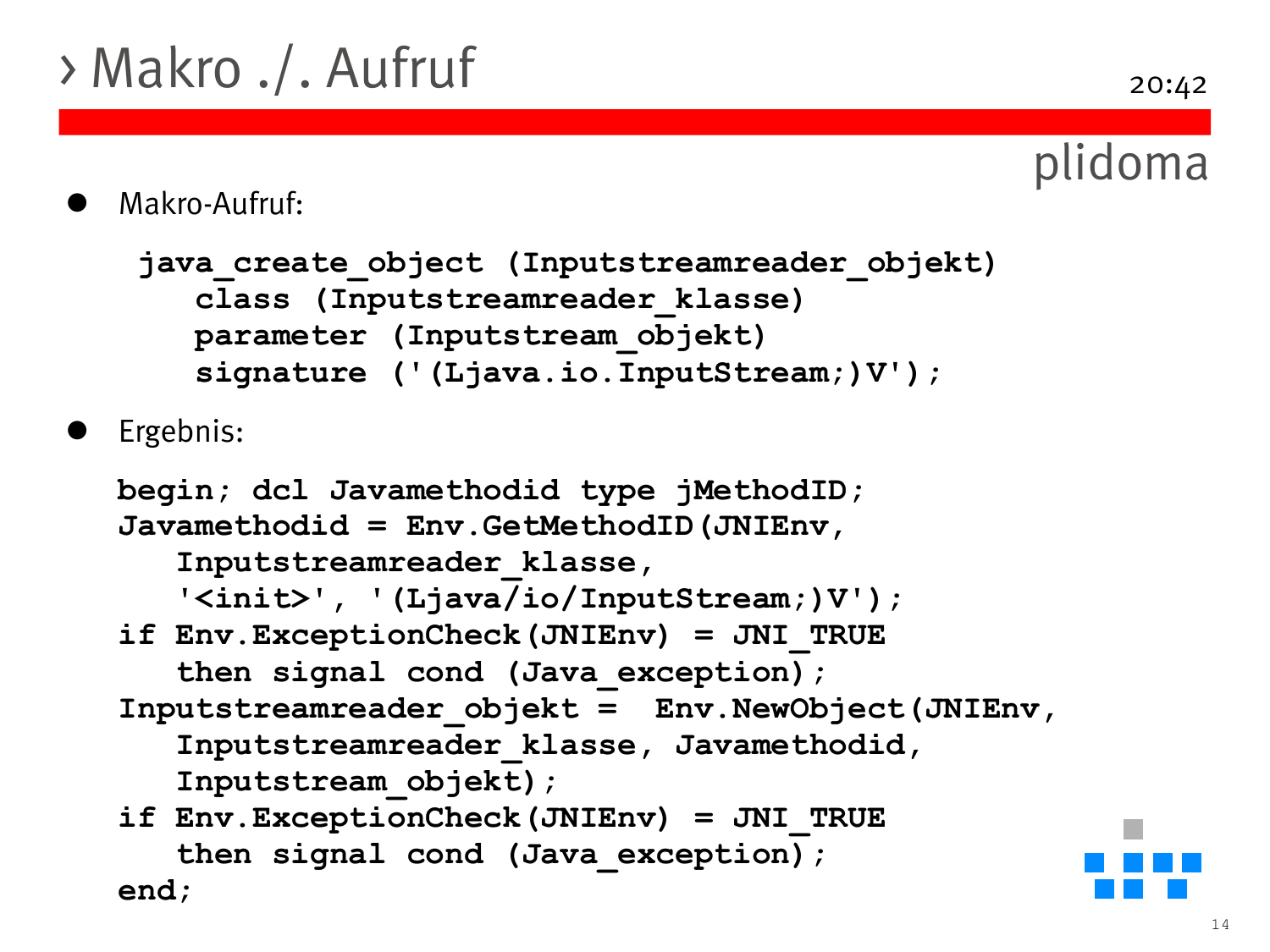### > PL/I-Daten

### pliloadhtml

- **dcl Java\_anzahl fixed bin (31); dcl UTF\_anzahl fixed bin (31);**
- **dcl Puffer dim (Puffergröße) char (1) based (Puffer\_ptr);**
- **dcl Satz char (32767) var;**
- **dcl Präfix fixed bin (15) based (addr(Satz));**

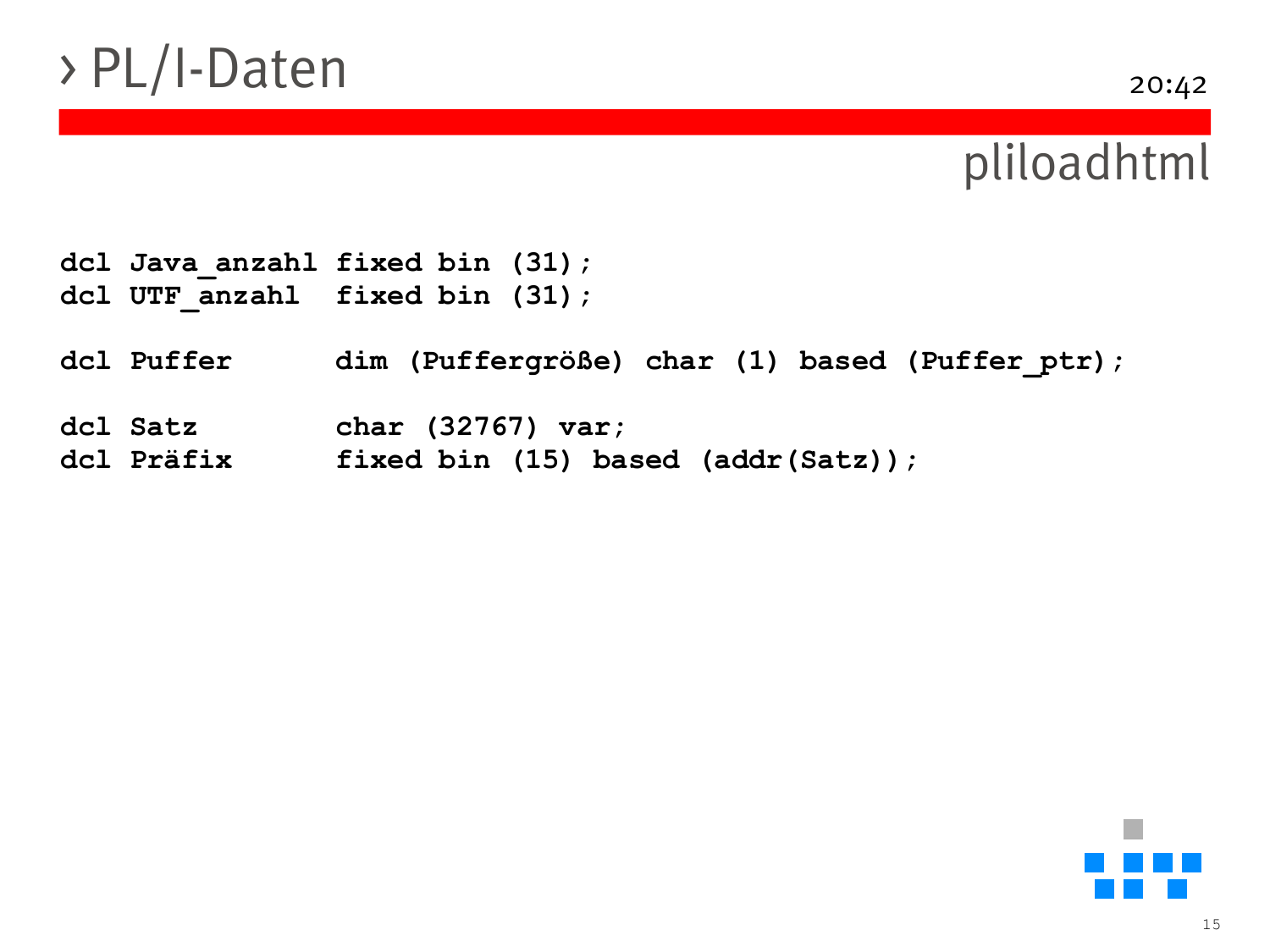### > Zeilenweise lesen

```
Pegelstand = 0;
do loop;
   java_call_result (String_objekt)
      object (Bufferedreader_objekt)
      method (Lesen) returns (jobject);
   if String_objekt = sysnull() then return;
   java_get_string_length (Java_anzahl)
      string (String_objekt);
   java_get_string_UTF_length (UTF_anzahl)
      string (String_objekt);
   if Pegelstand + UTF_anzahl > Puffergröße then do; ... end;
   if UTF_anzahl > 32767 then do; ... end;
   java_get_string_UTF_region (Satz) after (2) 
   string (String_objekt) from (0) count (Java_anzahl);
   Präfix = UTF_anzahl;
   call HTML_korrigieren (Satz);
   call plimove (ptradd(addr(Puffer), Pegelstand), 
                 addrdata(Satz), length(Satz));
   Pegelstand += length(Satz);
   end;
```
pliloadhtml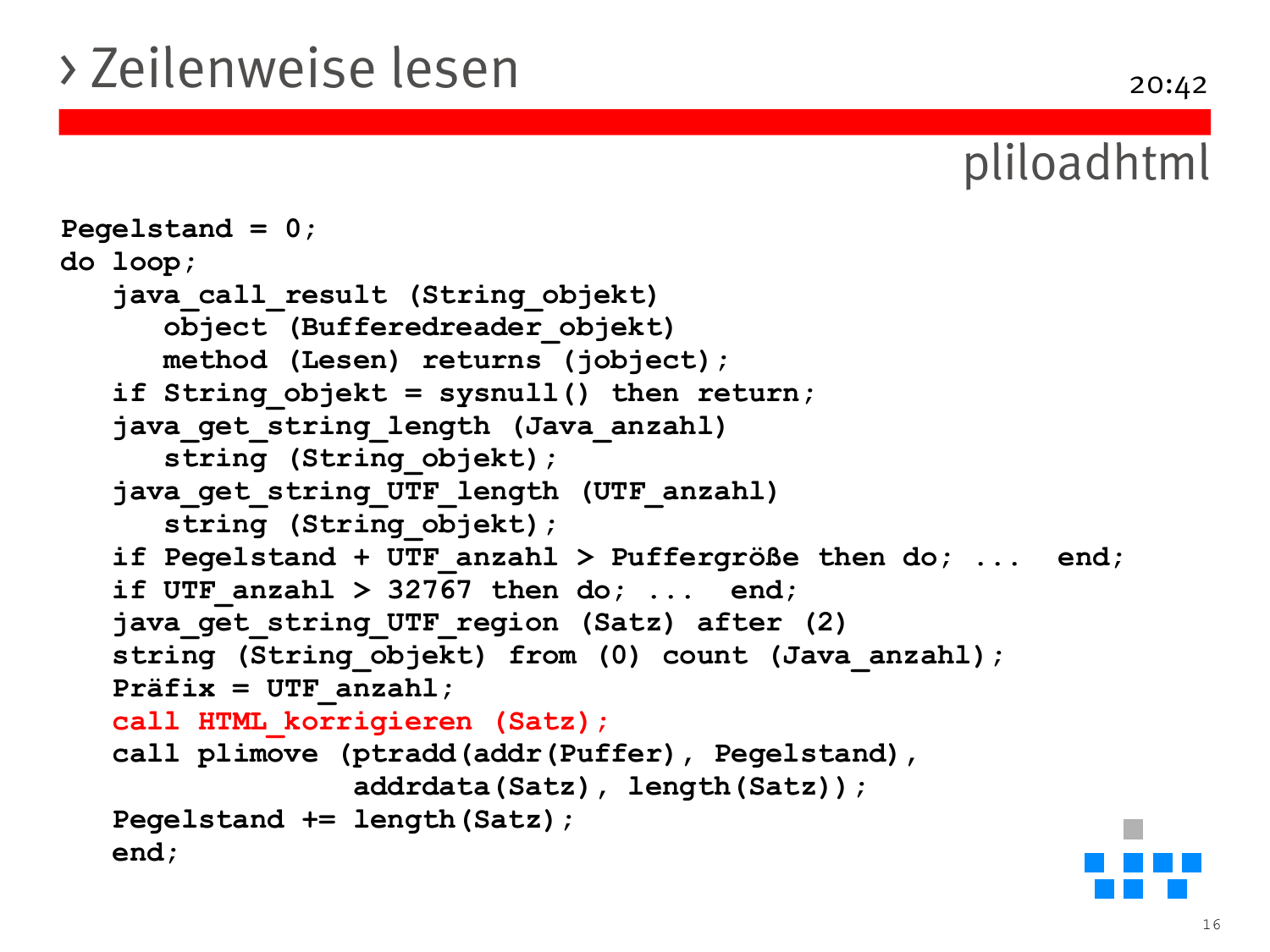### > HTML korrigieren

**/\* Übersetzen alle &-Zeichen:\*/**

**Satz = translate(Satz, '#', '&');**

#### 20:42

pliloadhtml

```
/* Korrigieren fehlenden Script-Kommentar: */
K = index(Satz, '<script');
L = index(Satz, '</script');
select;
   when (In script & L \rightarrow= 0) do; Satz = substr(Satz, L);
      In script = '0'b; leave; end;
   when (In script \& L = 0) do; Satz = ''; return; end;
   when (K \neg = 0 \& L \neg = 0 \& K \le L) ;
   when (K \neg = 0 \& L \neg = 0 \& K > L) In script = '1'b;
   when (L \rightarrow = 0) In script = '0'b;
   when (K \neg = 0) In script = '1'b;
   otherwise;
   end;
/* Versuch ALT-Fehler zu korrigieren: */
/* Versuch ONMOUSEOVER-Fehler zu korrigieren: */
/* Versuch INPUT-Fehler zu korrigieren: */
/* Versuch IMG-Fehler zu korrigieren: */
/* Versuch BR-Fehler zu korrigieren: */
/* Versuch <>-Fehler zu korrigieren: */
```
 $\langle$   $\rangle$   $\sim$   $-$ 

 $1/(->)$ 

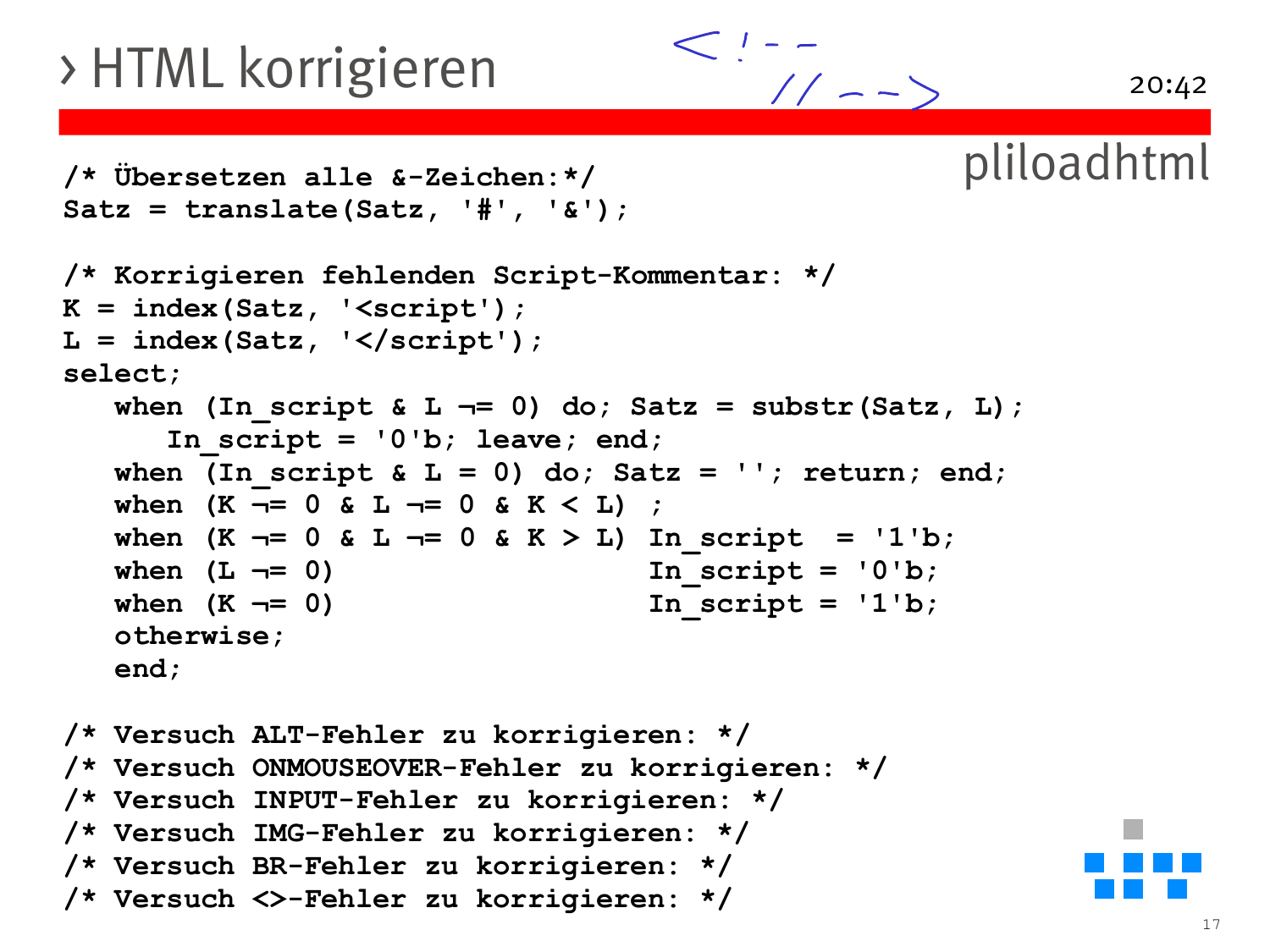## > Was haben wir bis jetzt?

### pliloadhtml

- Wir möchten eine Webseite aus dem Internet lesen.
- PL/I kann das nicht direkt.
- PL/I kann die Java-Virtual-Machine aufrufen.
- Dies tut man am besten mit Makros.
- Wir lesen zeilenweise, um HTML-Fehler auszubügeln.
- Wir basteln uns ein Datenobjekt, das die Webseite enthält.
- Dieses Objekt wird durch einen Pointer repräsentiert, wenn man es mit der builtin-Funktion **allocate()** aufruft.
- Wir können dieses Objekt später mit **call plifree** freigeben.

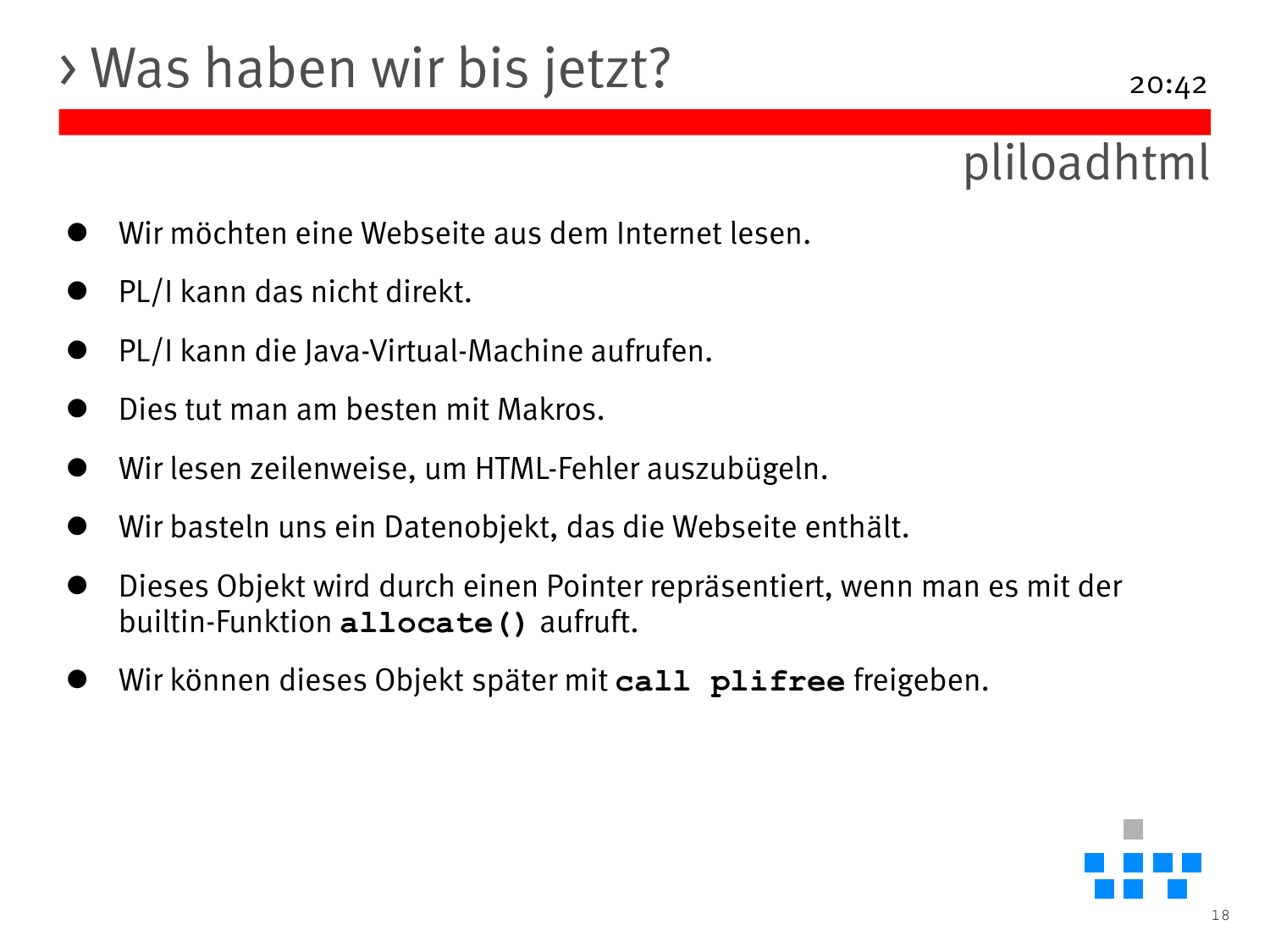## > Wie geht's weiter?

### SAX ./. DOM

- In PL/I kann man XML parsen (nicht HTML), und zwar mit Hilfe der Builtin-Routinen **plisaxa()** und **plisaxb()**, also mit SAX (Simple API for XML).
- Eine Alternative zu SAX ist DOM (Document Object Model).
- Bei SAX werden bei jedem Antreffen eines Startkennzeichens oder eines Endekennzeichens im Datenstrom sowie bei Referenzen eigene Prozeduren aufgerufen, die dann irgendeine Verarbeitung vornehmen können. Vorteil: geringer Speicherbedarf, Nachteil: XML-Fehler fallen während der Bearbeitung auf.
- Bei DOM befindet sich das gesamte Dokument im Speicher und kann mit geeigneten Aufrufen durchstöbert werden. Vorteile: Das Dokument ist für eine (auch interaktive) Suche vorbereitet, die Suche kann übersichtlich programmiert werden. Nachteile: Kleinigkeiten an Information gehen verloren, eine zusätzliche Bearbeitungsstufe.

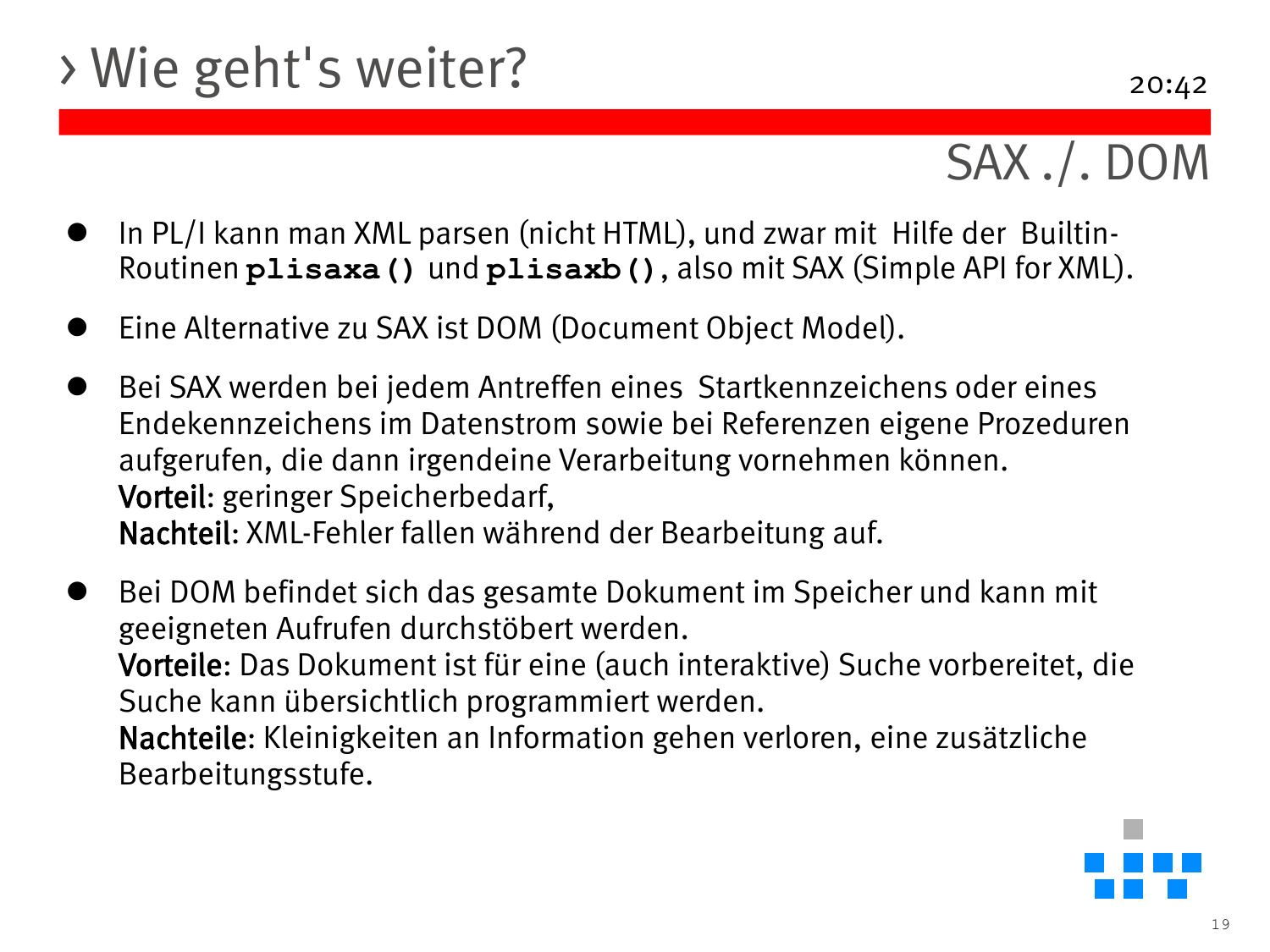**end Programm;**

```
Programm: package options (reorder);
%include plidom;
Haupt: procedure (Parm) options (main noexecops);
dcl DOK_länge fixed bin (31);
dcl DOK_ptr ptr;
dcl DOMblock_ptr ptr; 
...
/* HTML-Dokument in ein Objekt laden: */ 
call pliloadhtml(DOK_ptr, DOK_länge, Seite);
...
/* DOM-Objekt aus Web-Dokument erzeugen: */
call plidoma (DOMblock_ptr, DOK_ptr, DOK_länge);
        /* a wie bei plisaxa: aus dem Speicher */ 
...
call plifree (DOMblock_ptr);
end Haupt;
```


Fragment 2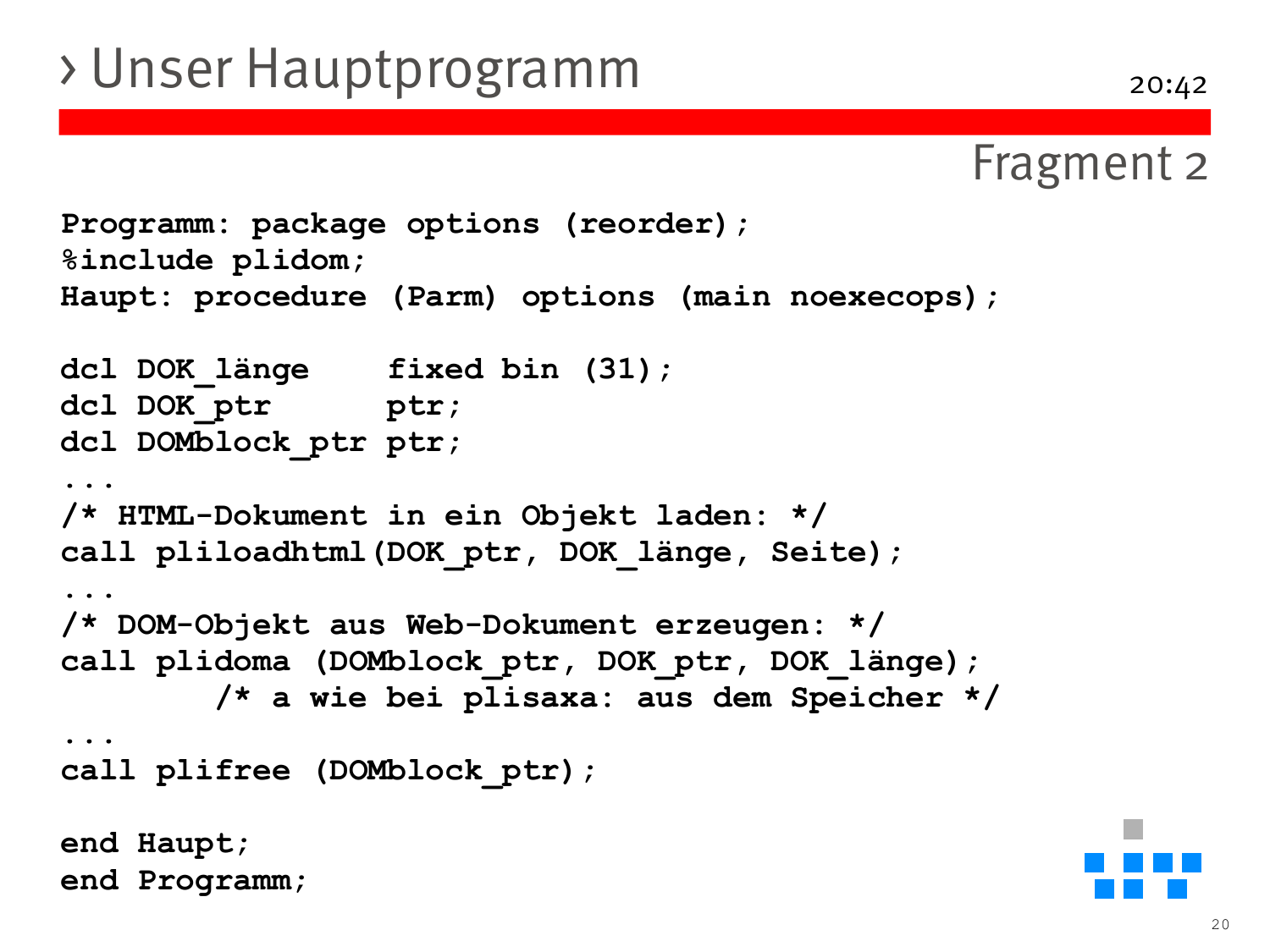### > Vorgefertigtes

### plidoma

```
define alias Event
   limited entry (pointer, pointer, fixed bin (31))
   returns (byvalue fixed bin (31))
   options (byvalue);
...
dcl 1 SAX static,
     2 ...
      2 Start_of_element type Event init
                             (SAX_Start_of_element),
      2 Attribute_name type Event init
                             (SAX_Attribute_name),
      2 Attribute_characters type Event init
                             (SAX_Attribute_characters),
... 
dcl SAX_errorID fixed bin (31);
dcl SAX_rc fixed bin (31);
dcl SAX_string char (32767) var;
dcl SAX_exception condition;
```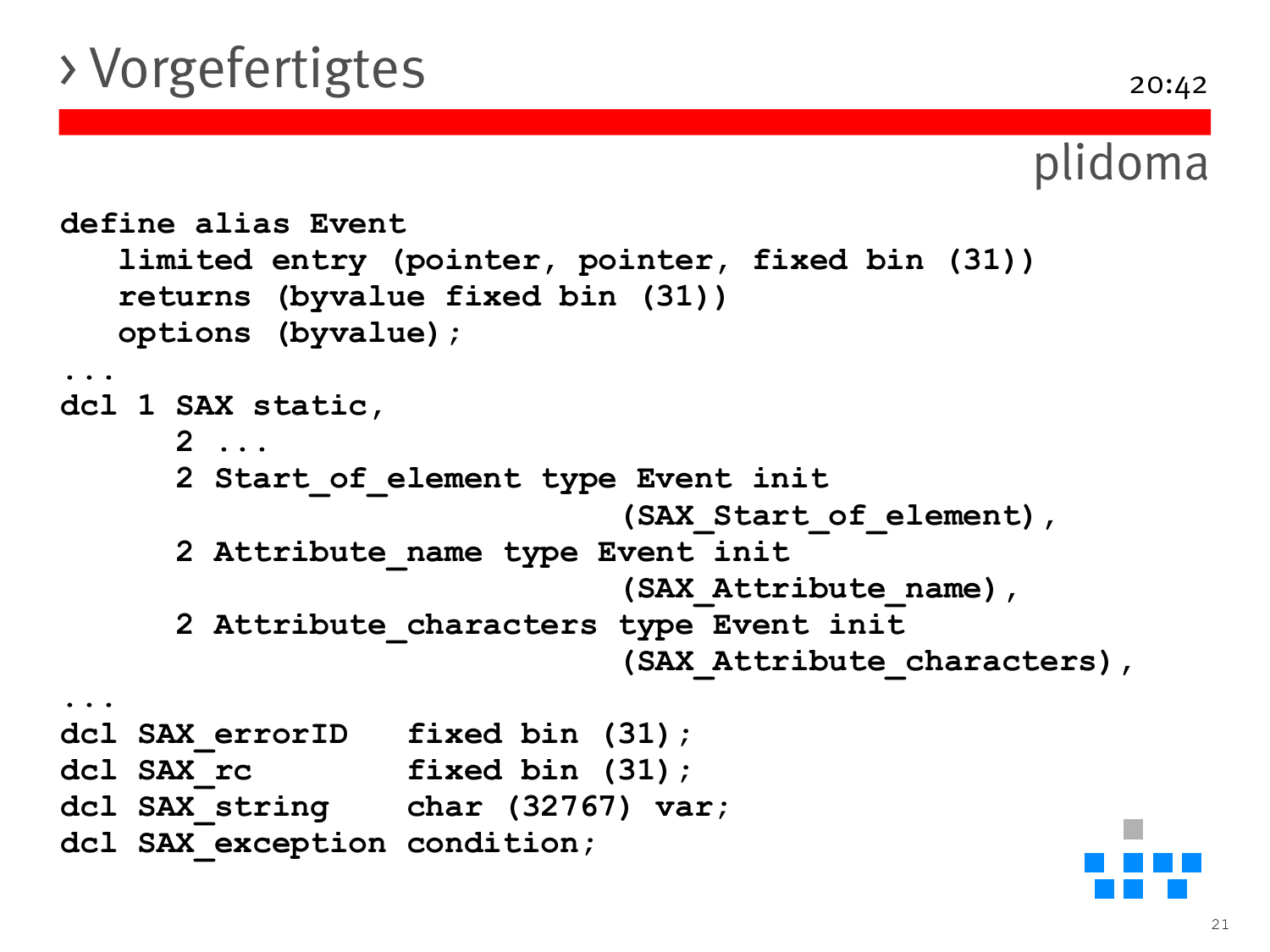### plidoma

**plidom: package options (reorder) exports (plidoma);**

#### **%include sax;**

**...**

**plidoma: procedure (DOMblock\_ptr, DOK\_ptr, DOK\_länge);**

#### **%include DOMdcl;**

```
dcl DOK_ptr ptr;
dcl DOK_länge fixed bin (31);
```

```
Anfangsgröße = 300_000; /* Gebietsgröße */
DOMblock_ptr = allocate(16 + 16 + Anfangsgröße);
DOMblock.Größe = Anfangsgröße;
DOMblock.Element_start = null();
DOMblock.Element_aktuell = null();
DOMblock.Gebiet = empty();
```
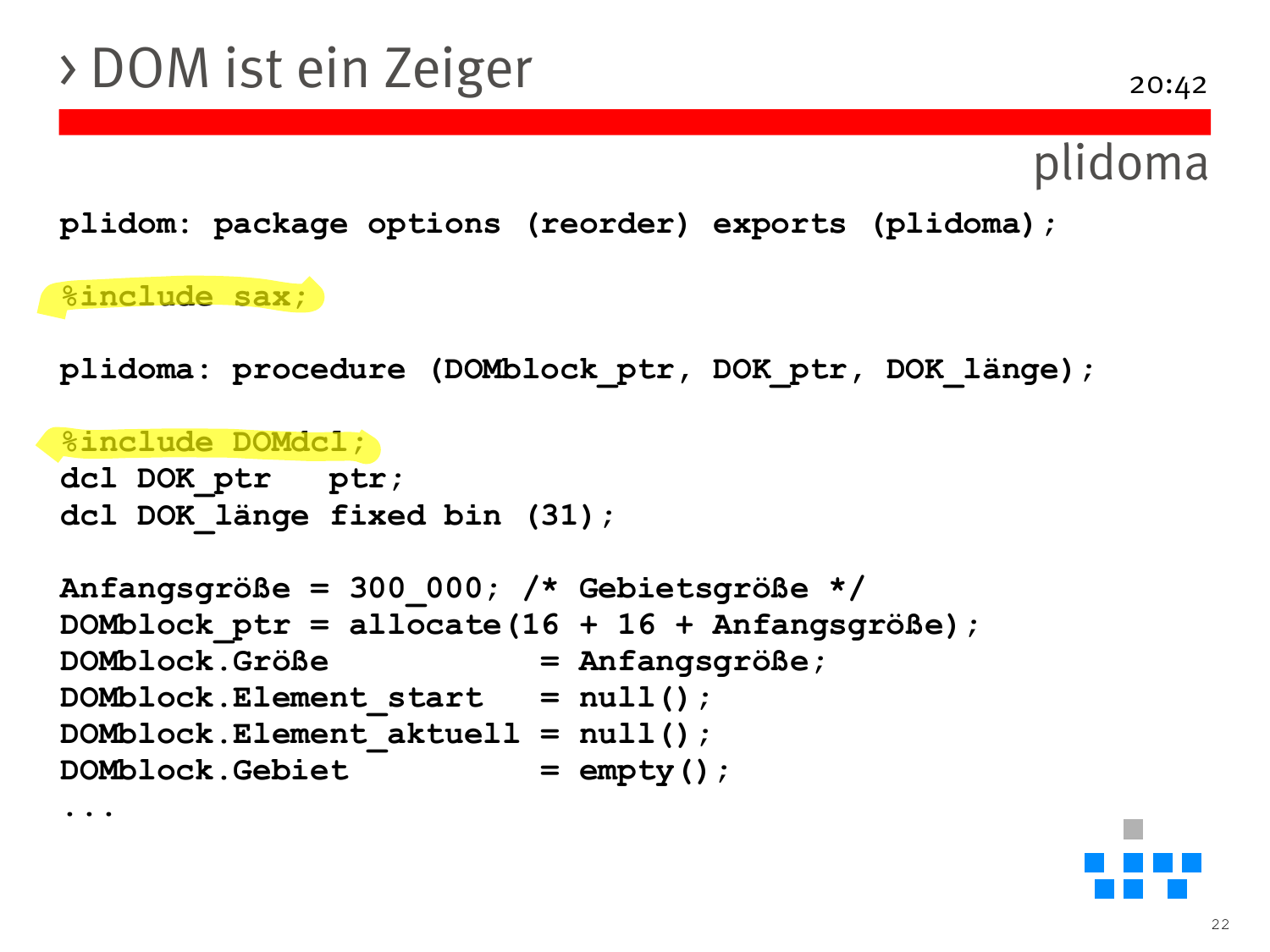### > DOM mit Hilfe von SAX erstellen

```
plidoma
```

```
...
on condition (SAX_exception) begin;
   ...
   SAX_rc = 0;
   end;
SAX.Start of element = DOM starten element;
SAX. Attribute name = DOM starten attribut;
...
SAX.Content character ref = DOM setzen inhalt zahl;
SAX.Attribute_predefined_ref = DOM_setzen_attribut_zeichen;
SAX.Content_predefined_ref = DOM_setzen_inhalt_zeichen;
call plisaxa (SAX,
             DOMblock_ptr,
             DOK_ptr,
             DOK_länge);
end plidoma;
...
```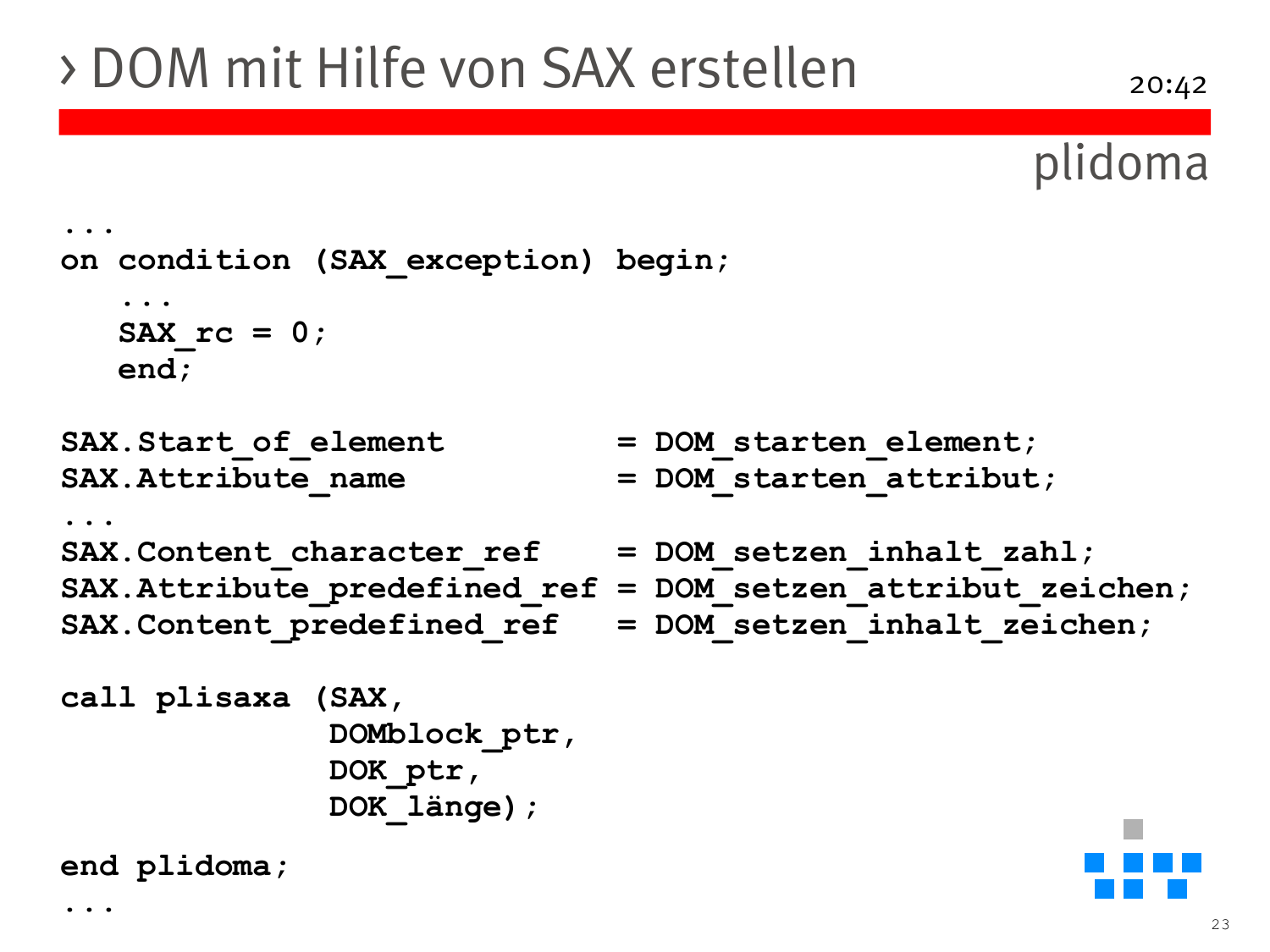> DOMdcl.cpy (I.)

**...**

plidoma **dcl DOMblock\_ptr ptr; dcl 1 DOMblock based (DOMblock\_ptr), 2 Element\_start offset (DOMblock.Gebiet) init (null()), 2 Element\_aktuell offset (DOMblock.Gebiet) init (null()), 2 \* fixed bin (31), 2 Größe fixed bin (31), 2 Gebiet area (Anfangsgröße refer (Größe)); dcl Element\_offset offset (DOMblock.Gebiet); dcl 1 Element based (Element\_offset), 2 Ober offset (DOMblock.Gebiet) init (null()), 2 Unter offset (DOMblock.Gebiet) init (null()), 2 Vorig offset (DOMblock.Gebiet) init (null()), 2 Nächst offset (DOMblock.Gebiet) init (null()), 2 Attribut\_start offset (DOMblock.Gebiet) init (null()), 2 Attribut\_aktuell offset (DOMblock.Gebiet) init (null()), 2 Inhalt\_start offset (DOMblock.Gebiet) init (null()), 2 Inhalt\_aktuell offset (DOMblock.Gebiet) init (null()), 2 Länge fixed bin (31), 2 Name char (Anfangslänge refer (Länge));**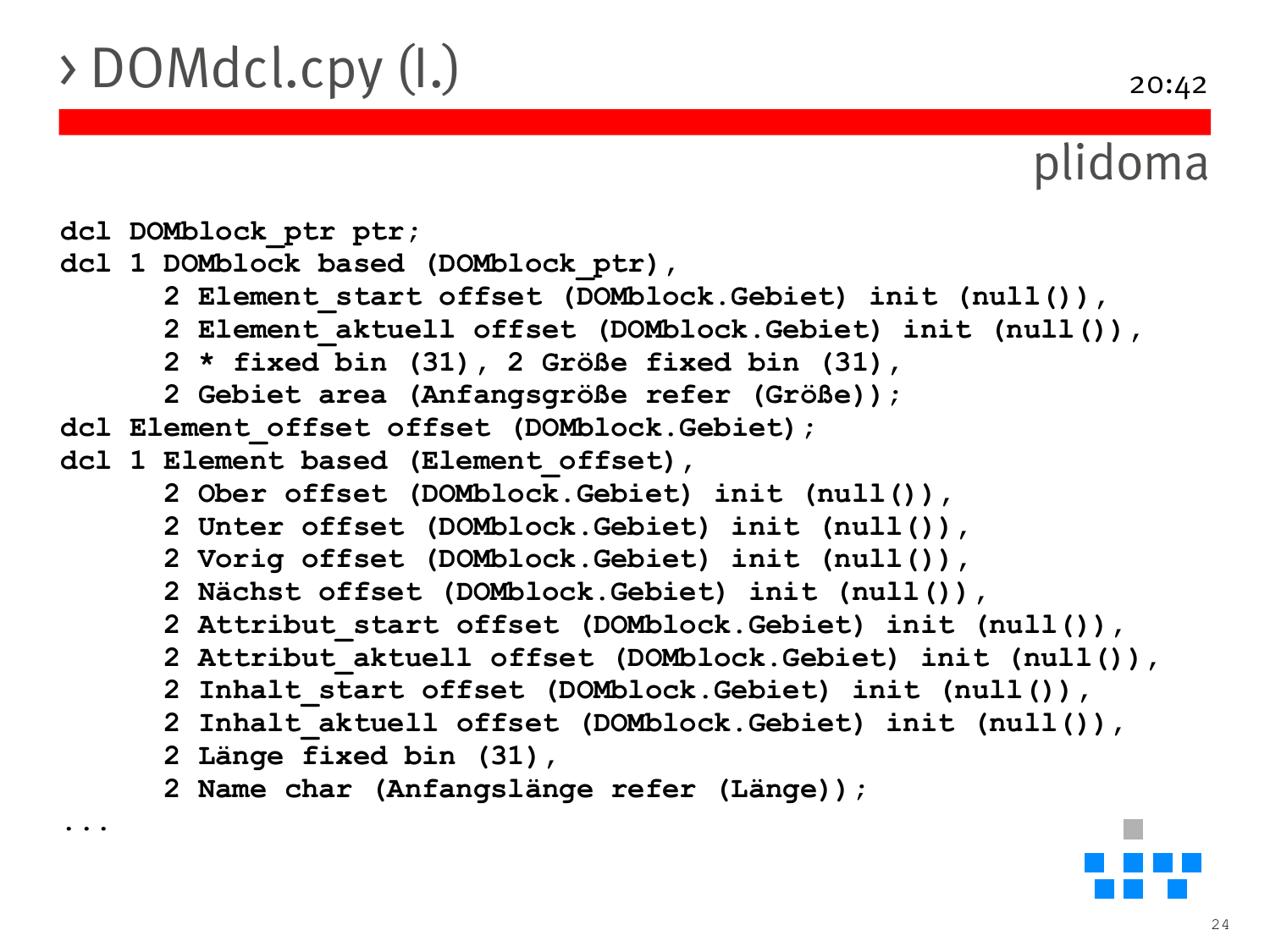# > DOMdcl.cpy (II.)

### plidoma

**dcl Attribut\_offset offset (DOMblock.Gebiet); dcl 1 Attribut based (Attribut\_offset), 2 Elem offset (DOMblock.Gebiet) init (null()), 2 Vorig offset (DOMblock.Gebiet) init (null()), 2 Nächst offset (DOMblock.Gebiet) init (null()), 2 Wert\_start offset (DOMblock.Gebiet) init (null()), 2 Wert\_aktuell offset (DOMblock.Gebiet) init (null()), 2 Länge fixed bin (31), 2 Name char (Anfangslänge refer (Länge)); dcl Inhalt\_offset offset (DOMblock.Gebiet); dcl 1 Inhalt based (Inhalt\_offset), 2 Nächst offset (DOMblock.Gebiet), 2 Länge fixed bin (31), 2 Folge char (Anfangslänge refer (Länge)); dcl Wert\_offset offset (DOMblock.Gebiet); dcl 1 Wert based (Wert\_offset), 2 Nächst offset (DOMblock.Gebiet), 2 Länge fixed bin (31), 2 Folge char (Anfangslänge refer (Länge)); dcl Anfangsgröße fixed bin (31); dcl Anfangslänge fixed bin (31);**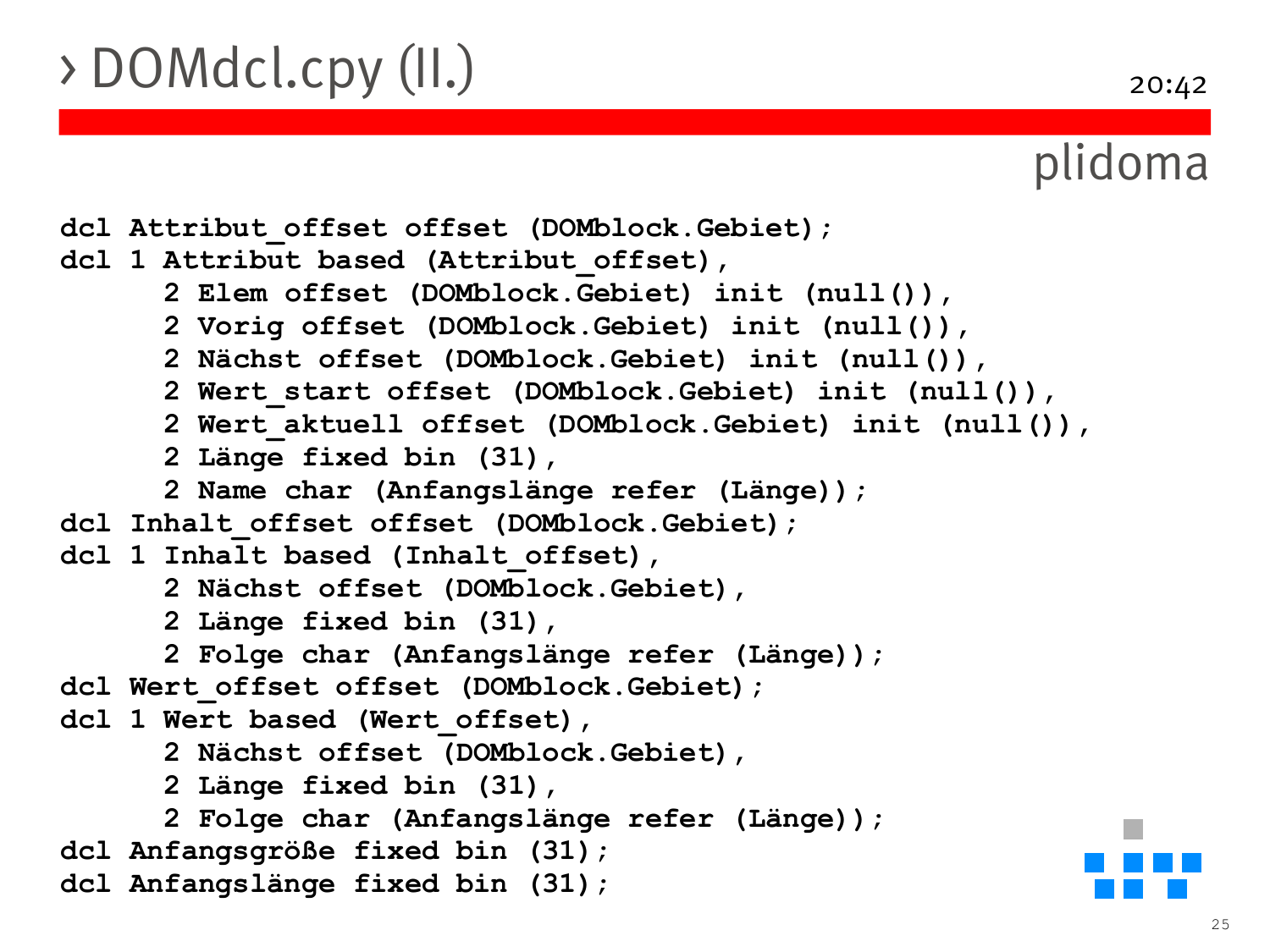## > Ersatzfunktion (I.)

plidoma

```
DOM_starten_element: 
procedure (DOMblock_ptr, P, L) 
   returns (byvalue fixed bin(31)) 
   options (byvalue);
%include DOMdcl; 
dcl P ptr; 
dcl L fixed bin (31);
dcl T char (32_767) based (P); 
dcl Neu_offset offset (DOMblock.Gebiet);
on area erweitern (DOMblock) mit (Element) um (100_000); 
Anfangslänge = L; 
allocate Element; 
Element.Name = substr(T, 1, Anfangslänge);
... select; ... end; /* siehe nächste Folie */
return (0); 
end DOM_starten_element;
```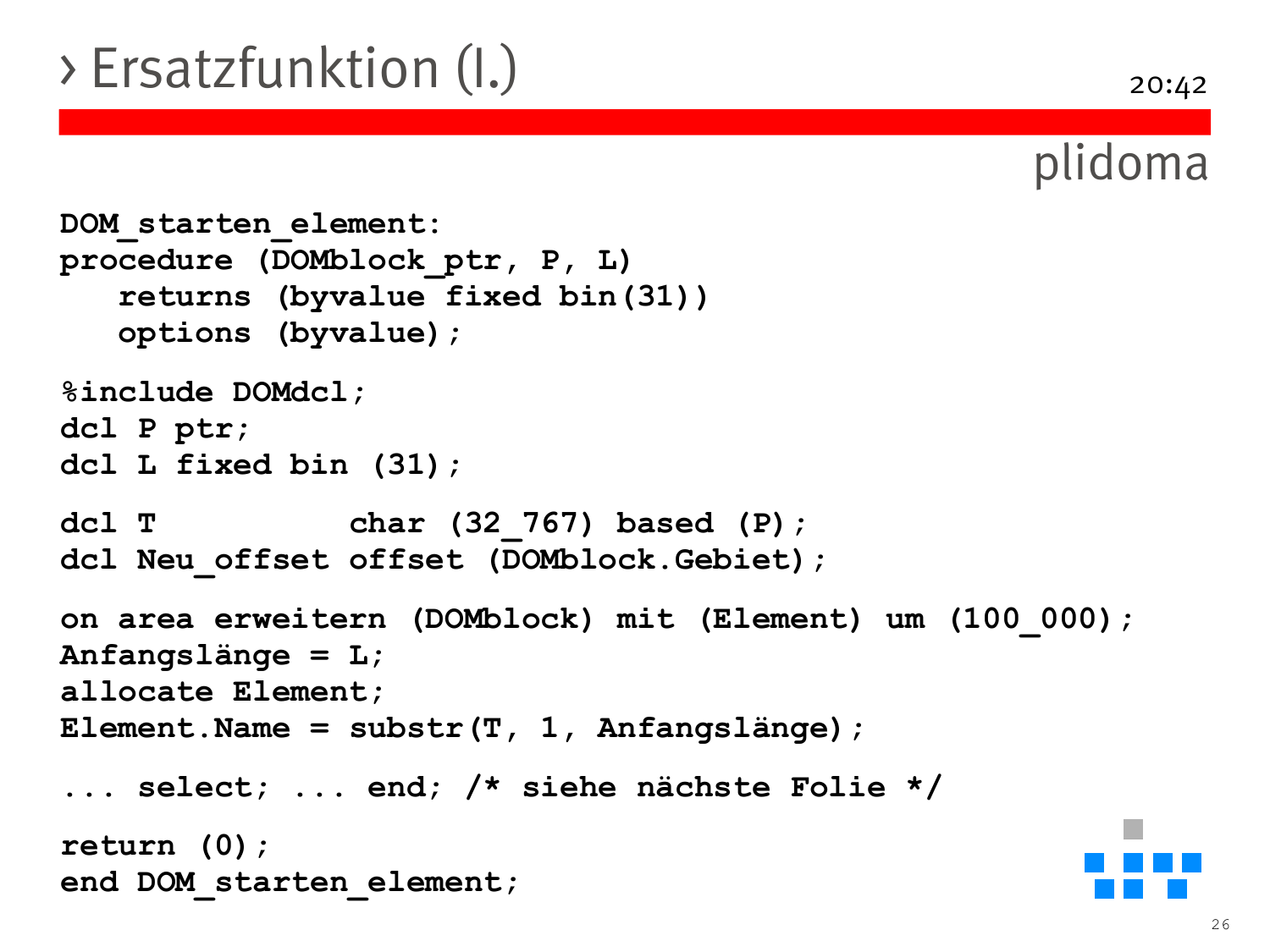# > Ersatzfunktion (II.)

```
plidoma
select; 
  when (DOMblock.Element_start = null()) do; 
      /* allererstes Element */ 
      DOMblock.Element_start = Element_offset; 
      DOMblock.Element_aktuell = Element_offset; 
      end; 
  when (DOMblock.Element_aktuell->Unter = null()) do; 
      /* erstes Unterelement */ 
      DOMblock.Element_aktuell->Element.Unter = Element_offset;
      Element.Ober = DOMblock.Element_aktuell; 
      DOMblock.Element_aktuell = Element_offset; 
      end; 
   otherwise do; /* weiteres Unter-Element */ 
      Neu offset = Element offset; /* verwahren */do Element_offset = DOMblock.Element_aktuell->Element.Unter
      repeat Element.Nächst while (Element.Nächst ¬= null()); end; 
      /* Element_offset zeigt jetzt auf das letzte Element. */
      Element.Nächst = Neu_offset; 
     Neu_offset->Element.Vorig = Element_offset; 
      Neu_offset->Element.ober = DOMblock.Element_aktuell;
      DOMblock.Element_aktuell = Neu_offset; 
      end; 
   end;
```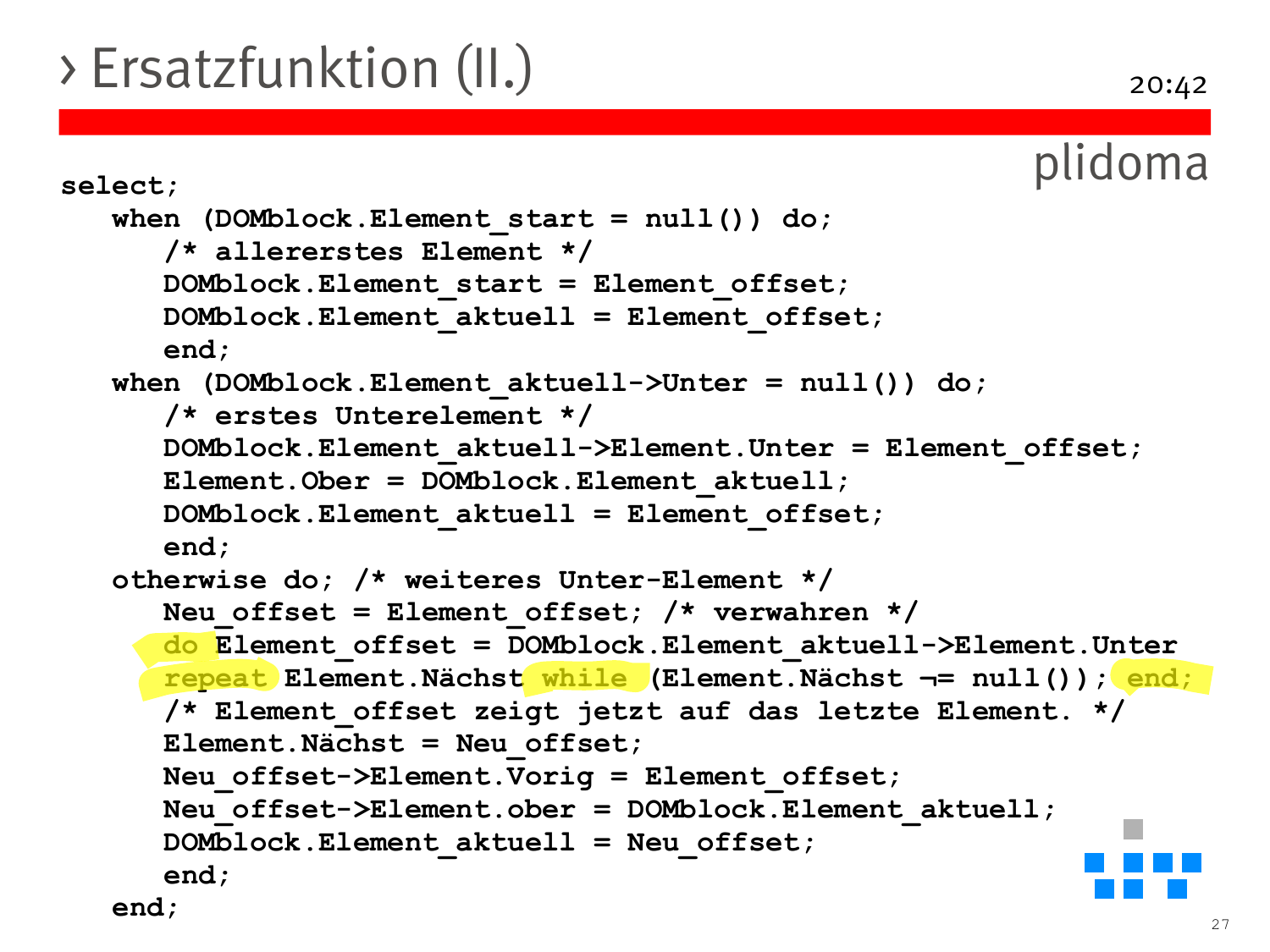### > Mit Papier und Bleistift ...

20:42



DOM\_beenden\_element: **DOMblock.Element\_aktuell = DOMblock.Element\_aktuell->Element.Ober;**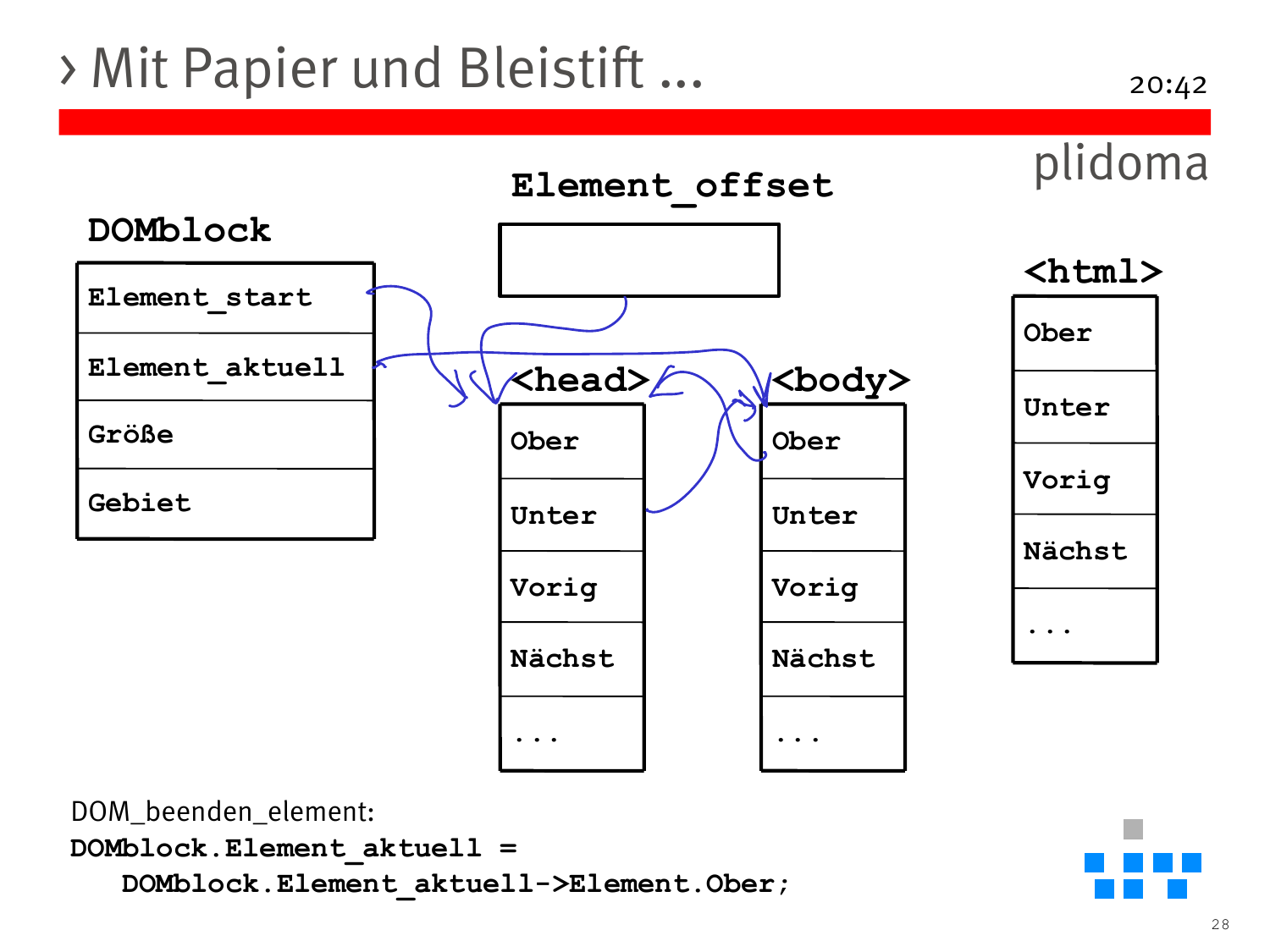### > Gebiet erweitern

### plidoma

Makro-Aufruf:

```
on area erweitern (DOMblock) mit (Element) um (100_000);
```
Ergebnis:

```
on area begin; 
dcl P ptr; 
Anfangsgröße = DOMblock.Größe + 100_000; 
allocate DOMblock set (P); 
P->Element_start = Element_start; 
P->Element_aktuell = Element_aktuell; 
/* P->DOMblock.Größe nicht setzen !!! */ 
P->DOMblock.Gebiet = DOMblock.Gebiet; 
free DOMblock; 
DOMblock_ptr = P; 
end;
```
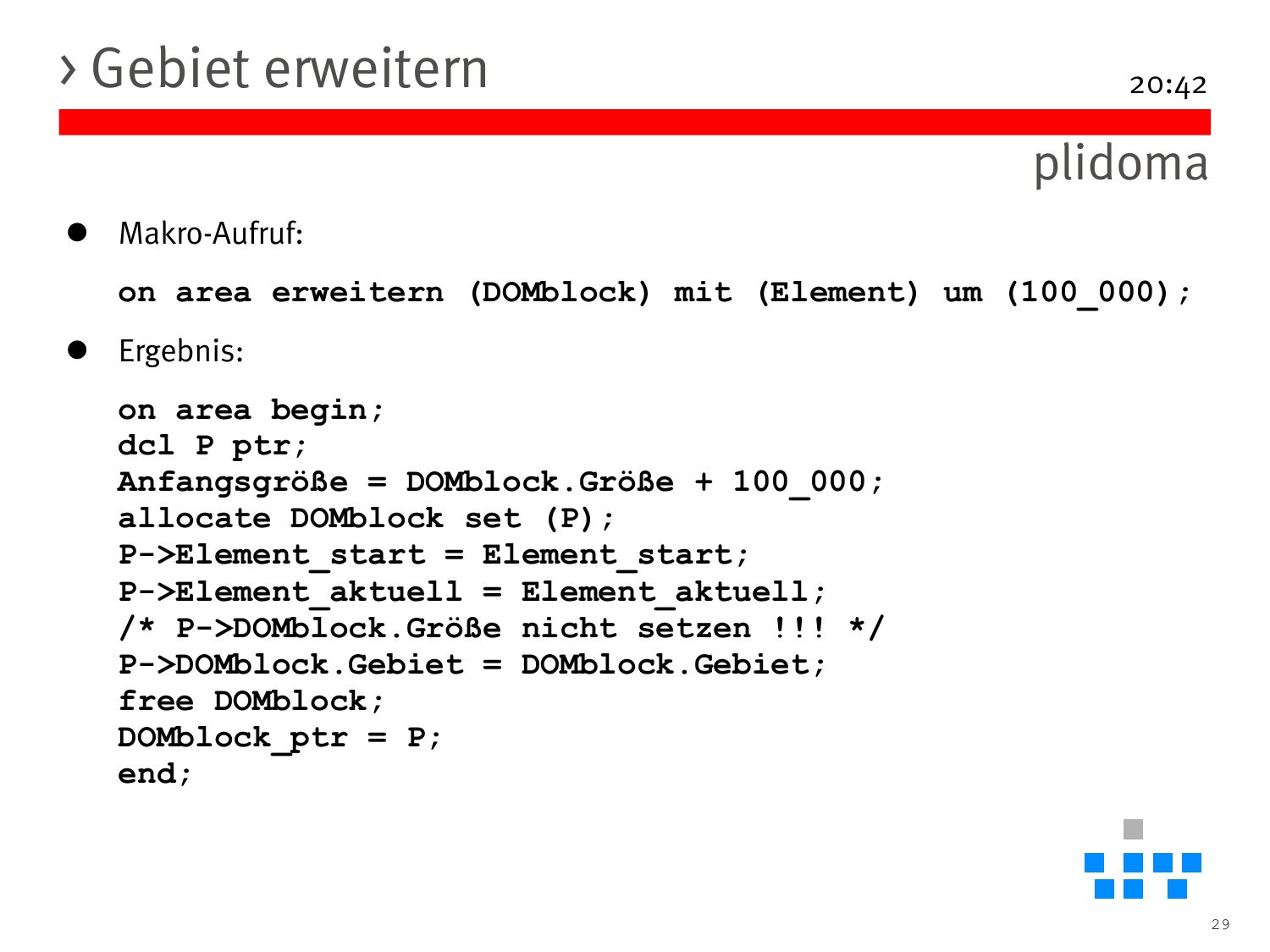## > Was haben wir bis jetzt?

- Wir möchten aus einem im Speicher befindlichen XML-Dokument ein DOM erzeugen.
- Dazu legen wir eine PL/I-Area mit Hilfe der Builtin-Funktion **allocate()** an und verketten alle Blöcke im Gebiet mit Offsets miteinander.
- Ist das Gebiet voll, so legen wir ein größeres an, kopieren das alte in das neue Gebiet, geben das alte Gebiet frei und lassen den Zeiger auf das neue Gebiet zeigen.
- Das DOM kann man hinterher einfach mit **call plifree ()** freigeben.
- Vorteile von Gebieten:
	- Verkettete Elemente liegen im Speicher nahe beieinander, dadurch weniger "Page-Faults".
	- Freigabe durch eine Anweisung (**free**-Anweisung bzw. **plifree()**)
	- Speicherung auf Platte mit einer PL/I-write-Anweisung

plidoma

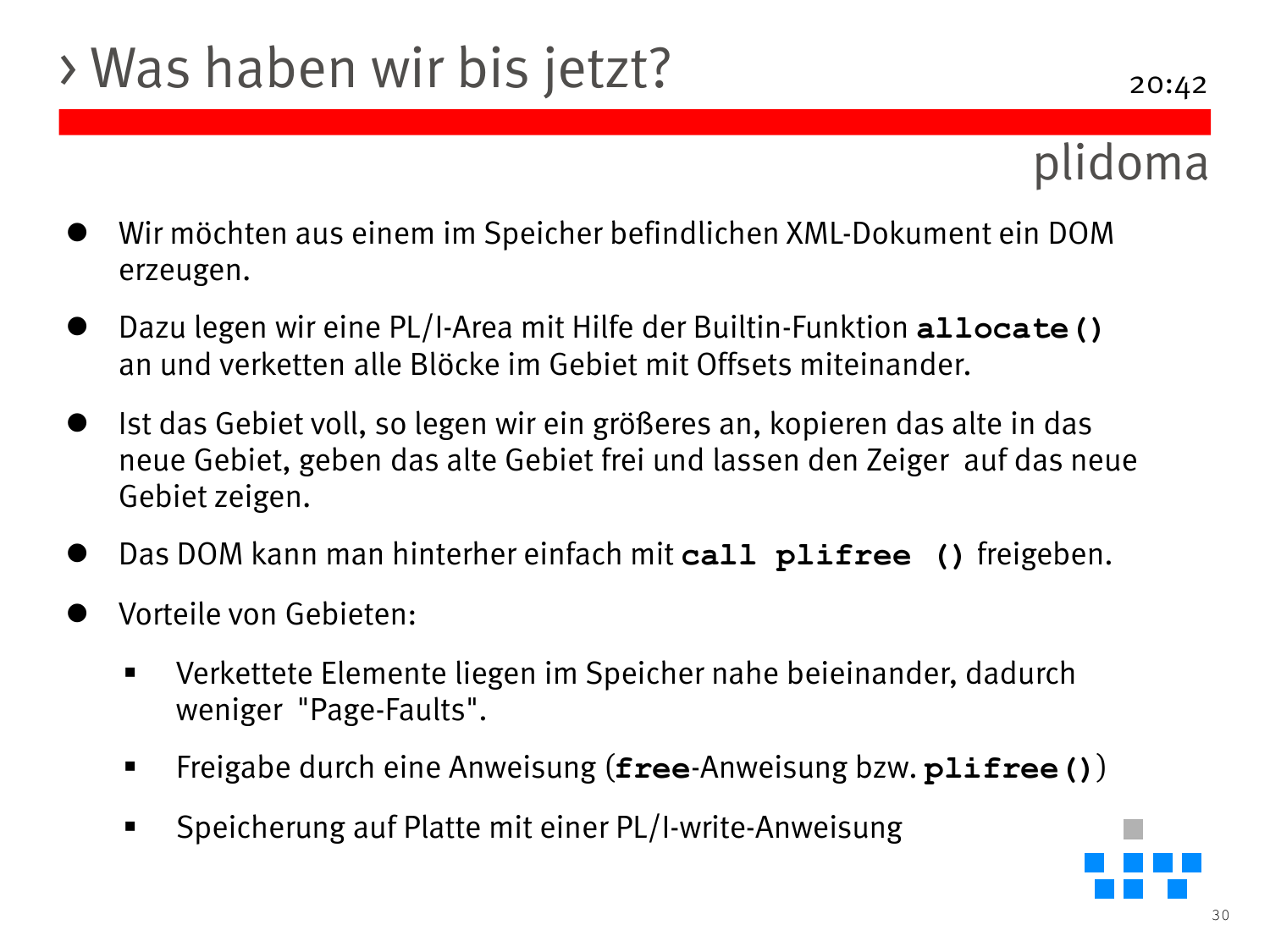# > Wie geht's weiter?

- Wir haben ein DOM und können jetzt nicht mit Zeichenverarbeitung, sondern mit dem Verfolgen von Zeigern darin suchen.
- Wir brauchen am besten wieder eine Builtin-Funktion.
- In JavaScript wird ein DOM mit Funktionsaufrufen durchsucht z. B.:

**alert(document.getElementById("abc").data);**

bei folgendem HTML-Code:

**<p id="abc">Dieser Text wird ausgegeben</p>**

Einfacher geht es mit jQuery:

```
alert($("#abc").text());
```
 So etwas kann man nur in einer objektorientierten Programmiersprache schreiben.



pliq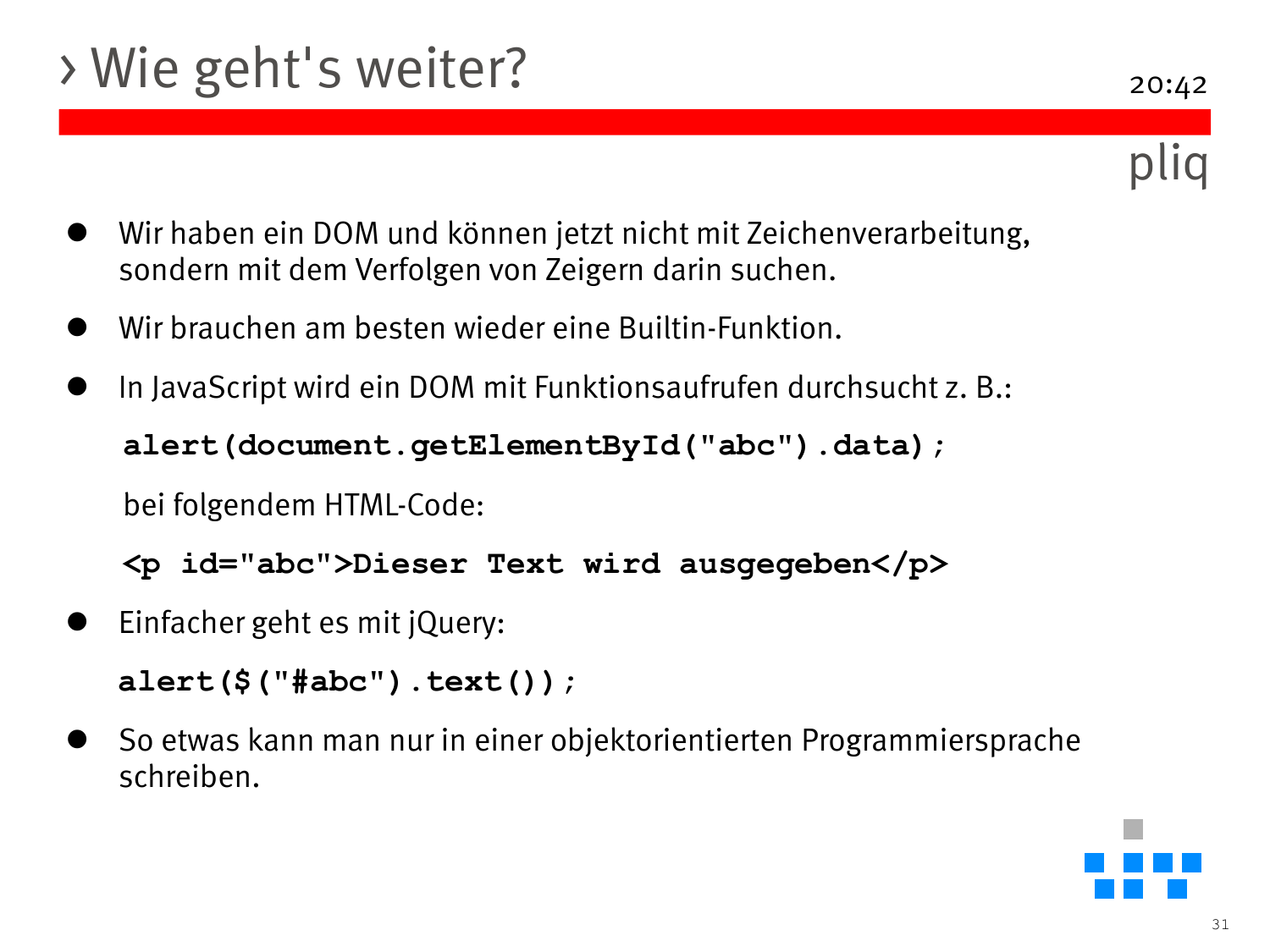### > Oder???

- Wie sieht das Durchsuchen eines DOM in PHP aus?
- Mit Hilfe des Zusatzpakets QueryPath kann man etwa formulieren:

```
echo qp(DOM)->find("#abc")->text();
```
**find()** "weiß", auf welchem Objekt es arbeitet. Vor dem **->** steht es. Die Methode **find** gibt das Objekt zurück, auf dem es arbeitet!

- Auf diese Weise kann man im DOM ein Element finden, das den ID 'abc' hat, und dessen inneren Text ausgeben.
- Das sieht doch schon fast wie PL/I aus:

```
put (pliq(DOM)->find("#abc")->text());
```
- Aber PL/I ist doch gar nicht objektorientiert?!
- Behauptung:

**Es reicht die Eigenschaft "objekt-basierend", Erben wird nicht benötigt!**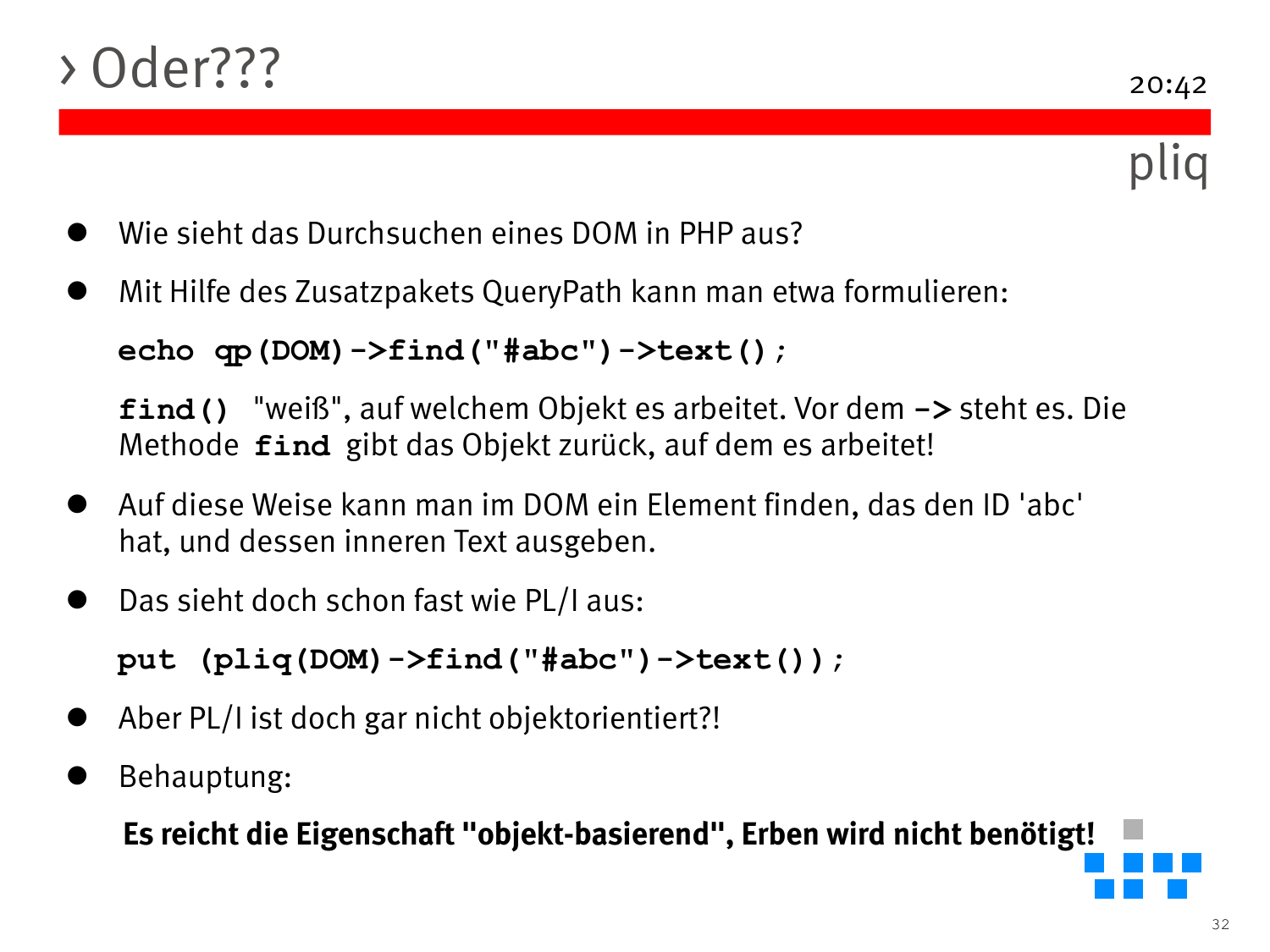# > Objekte in PL/I

pliq

Es gibt ja die **package**-Anweisung:

```
Paket: package exports (Setzen, Holen);
dcl Zahl fixed bin (31);
Setzen zahl: procedure (X);
dcl X fixed bin (31);
Zahl = X;
end;
Holen_zahl: procedure (X);
dcl X fixed bin (31);
X = Zahl;
end;
```
**end;**

- Dieses Paket ist ein Objekt, es enthält Daten und Methoden, die auf ihnen arbeiten.
- Aber was ist mit Klassen?

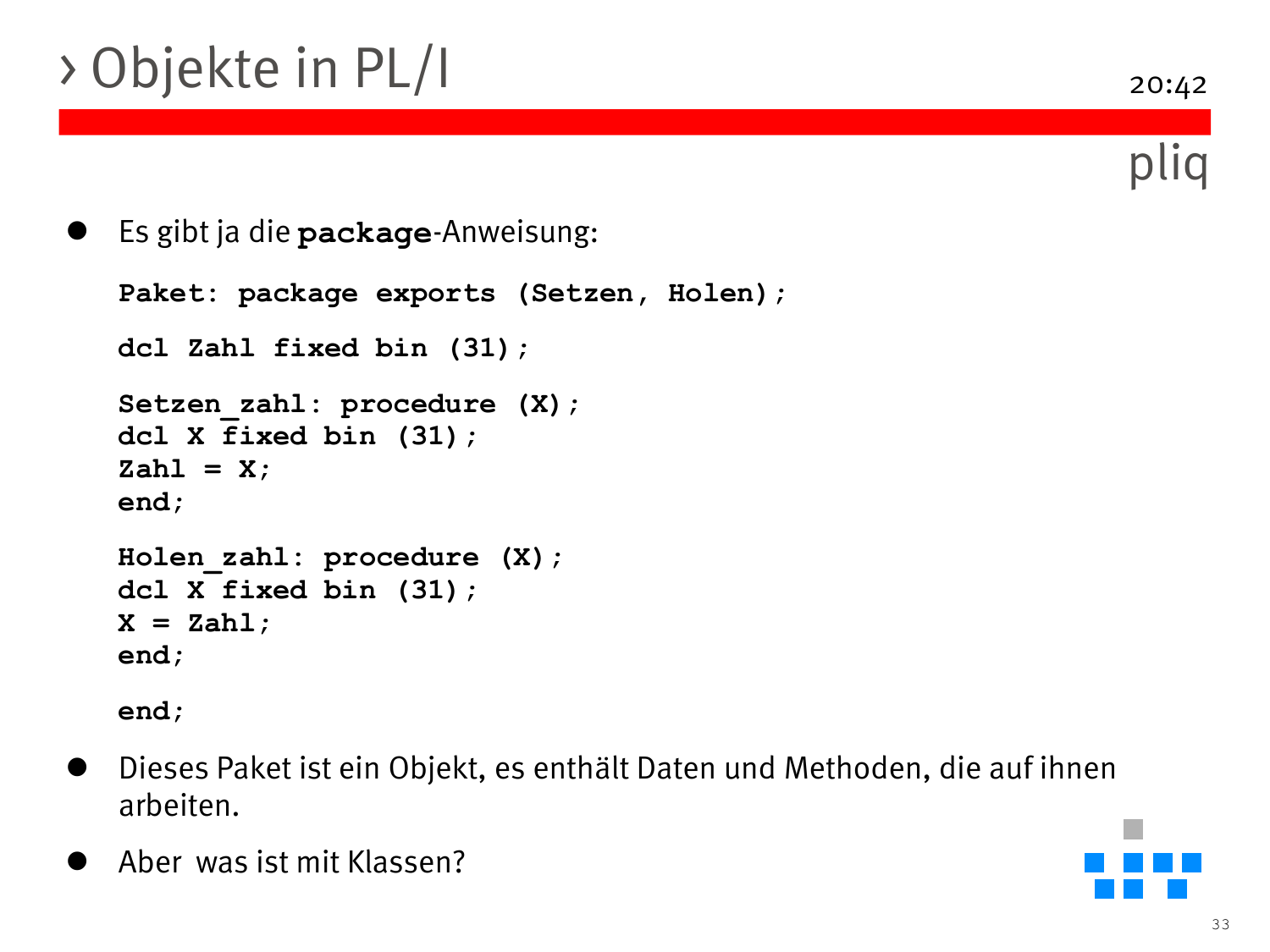```
 Ein Hauptprogramm, das für mehrere Objekte Methoden aufruft:
$test: procedure options (main);
%include Zahlobjekt;
dcl (Objekt1, Objekt2) type Zahlobjekt;
Object1 = Zahl neu(14);
Objekt2 = Zahl_neu(1000);
put ($(Objekt1)->inkr(3)->wert());
call $(Objekt2)->wert(4);
put ($(Objekt1)->wert() + $(Objekt2)->wert()); 
call plifree (Objekt1);
call plifree (Objekt2);
end $test;
```
pliq

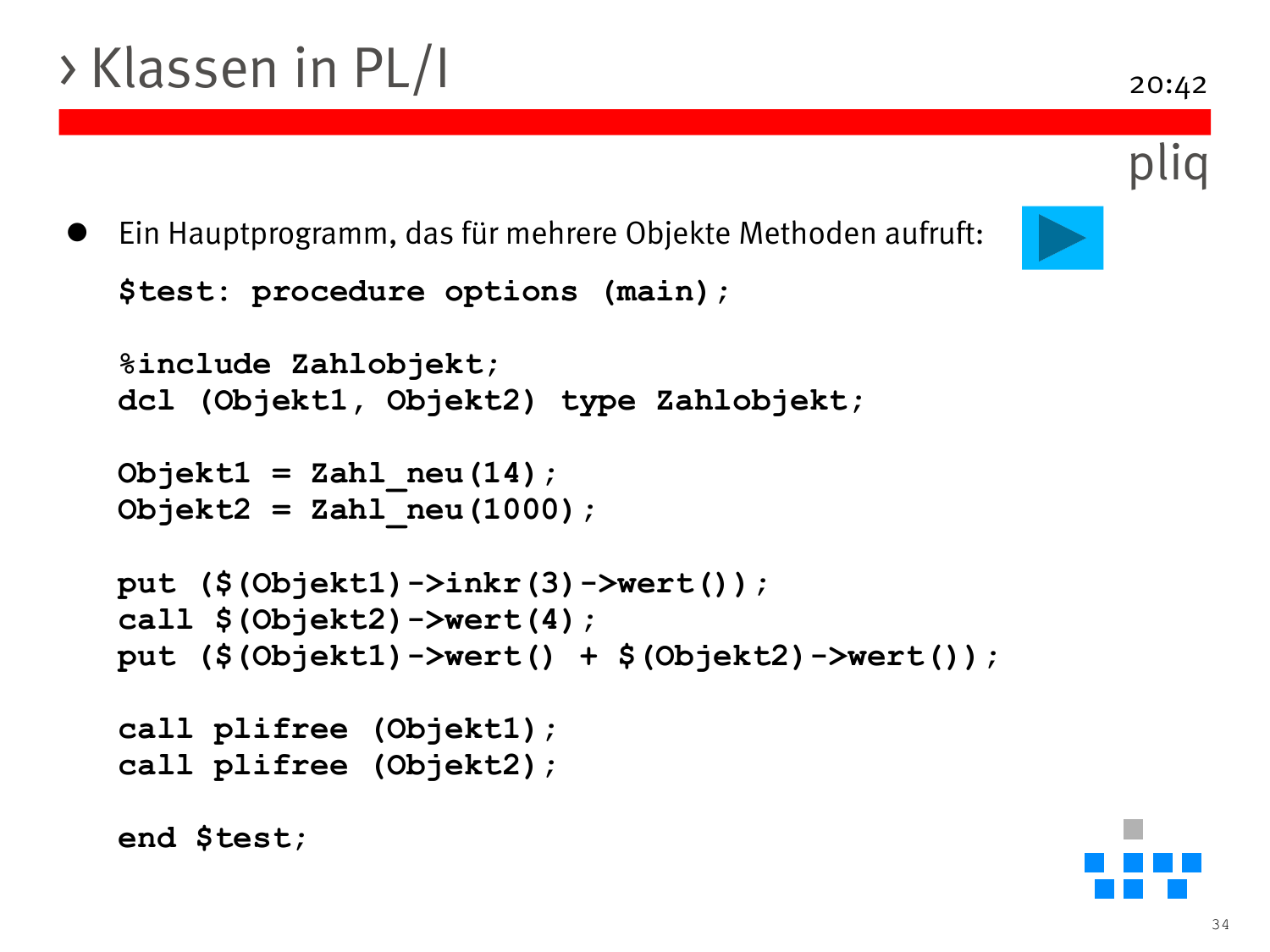## > Hintergründe für Klassen in PL/I

```
 Was wird mit %include eingefügt?
define alias Zahlobjekt ptr;
dcl $ entry (type Zahlobjekt) returns (type Zahlobjekt);
dcl Zahl_neu entry (fixed bin (31)) 
             returns (type Zahlobjekt);
dcl 1 * based,
      2 wert limited entry (optional fixed bin (31))
             returns (optional fixed bin (31)),
      2 inkr limited entry (fixed bin (31))
             returns (type Zahlobjekt)
      2 Zahl fixed bin (31);
```
Wesentlich:

- Das Objekt enthält die Methoden und den Wert.
- Die Prozedur **\$** setzt den statischen Zeiger im Zahlobjekt-Paket.
- Die Prozeduren **\$**, **Zahl\_neu** und **inkr** geben ein Objekt zurück.
- Auf diese Weise kann man die Funktionsaufrufe mit **->** verketten:

**\$(Objekt1)->inkr(3)->wert()**

pliq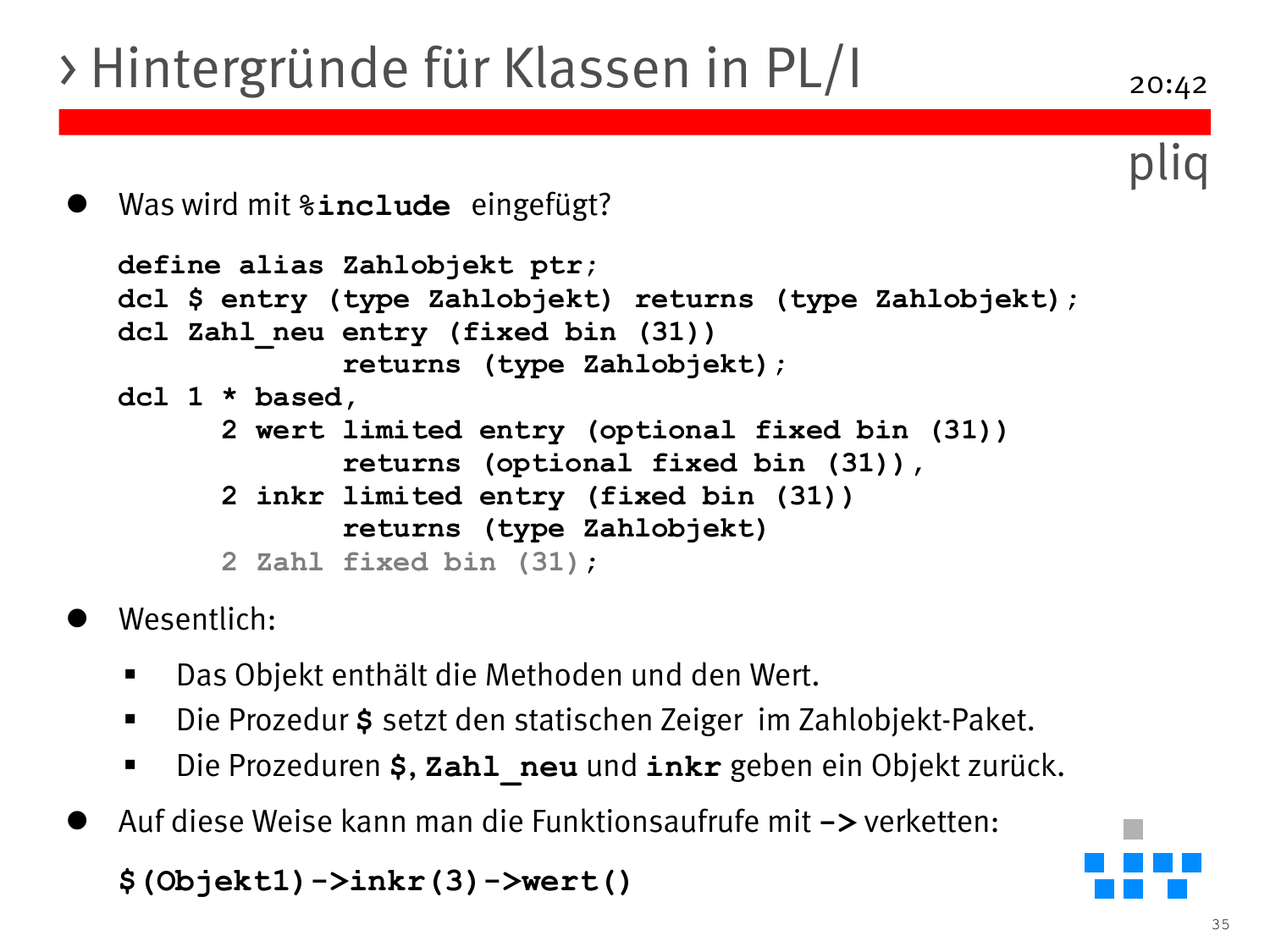#### **dcl 1 Block static,**

- **2 \* limited entry (optional fixed bin (31)) returns (optional fixed bin (31)) init(wert\_methode),**
- **2 \* limited entry (fixed bin (31)) returns (ptr) init(inkr\_methode),**

```
2 Zahl fixed bin (31) init (0);
```

```
dcl 1 Objekt based (This),
```
- **2 wert limited entry (optional fixed bin (31)) returns (optional fixed bin (31)),**
- **2 inkr limited entry (fixed bin (31)) returns (ptr),**
- **2 Zahl fixed bin (31);**

pliq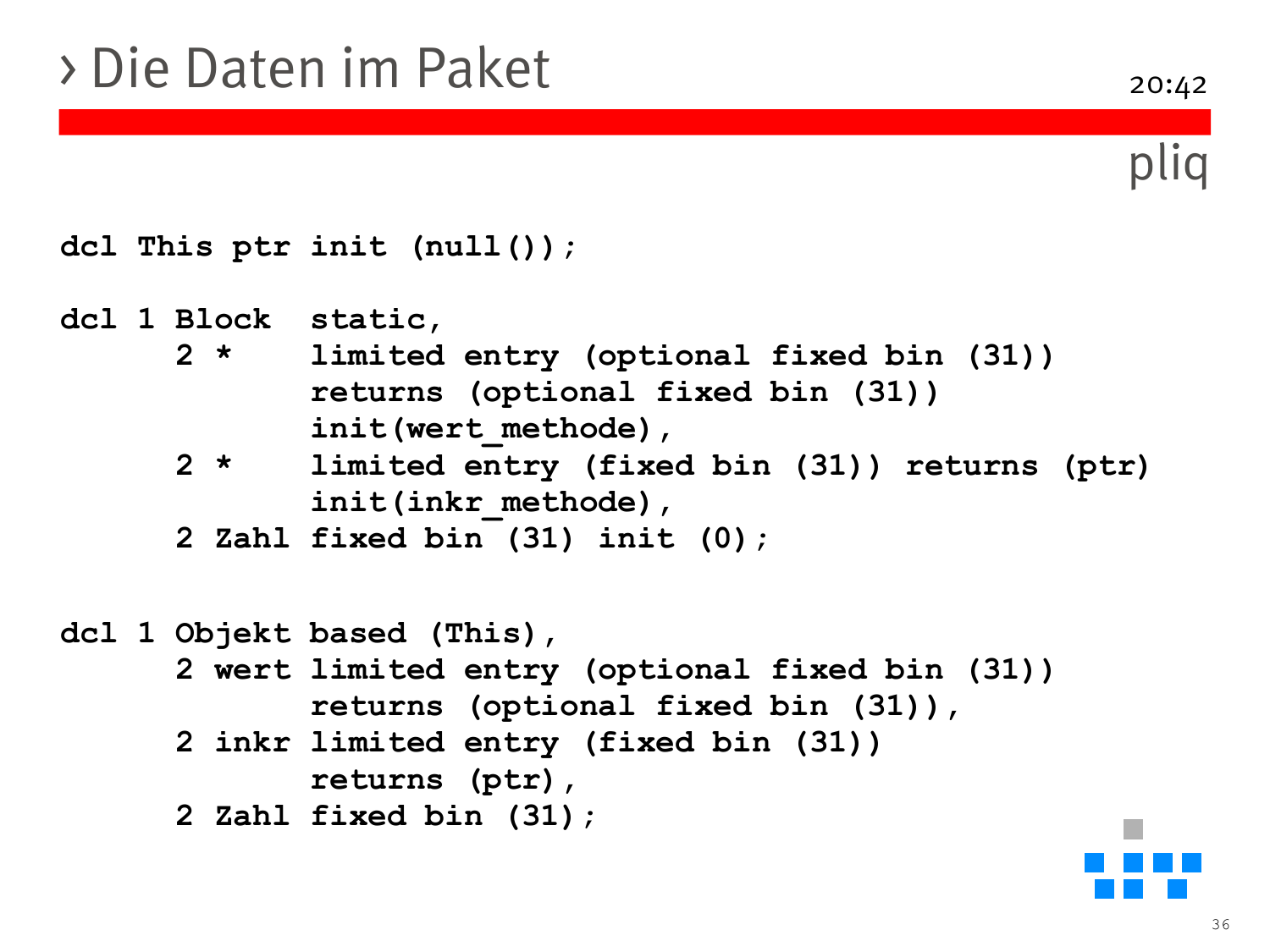### > Die Prozeduren im Paket

```
Zahl_neu: procedure (X) returns (ptr);
dcl X fixed bin (31);
dcl P ptr;
P = allocate(size(Block));
P->Objekt = Block;
P->Objekt.Zahl = X;
return (P);
end Zahl_neu;
$: procedure (P) returns (ptr);
dcl P ptr;
This = P;
return (This);
end $;
```
pliq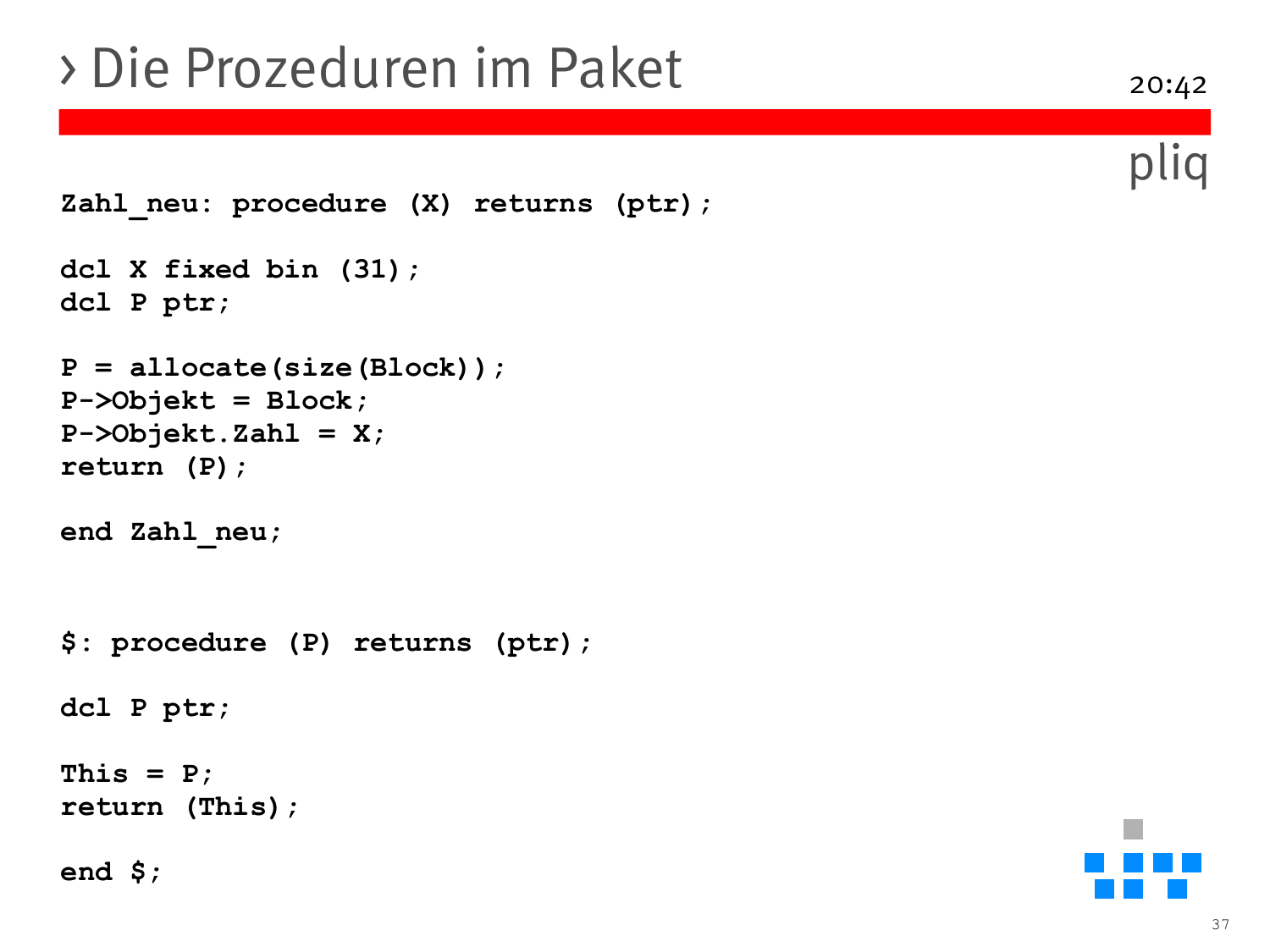### > Die Methoden im Paket

```
pliq
inkr methode: procedure (X) returns (ptr);
dcl X fixed bin (31);
Objekt.Zahl += X;
return (This);
end inkr_methode;
wert methode: procedure (X) returns (optional fixed bin (31));
dcl X fixed bin (31) optional;
dcl Zahl fixed bin (31) based (This);
if present(X)
   then Objekt.Zahl = X;
   else return (Objekt.Zahl);
end wert methode;
```
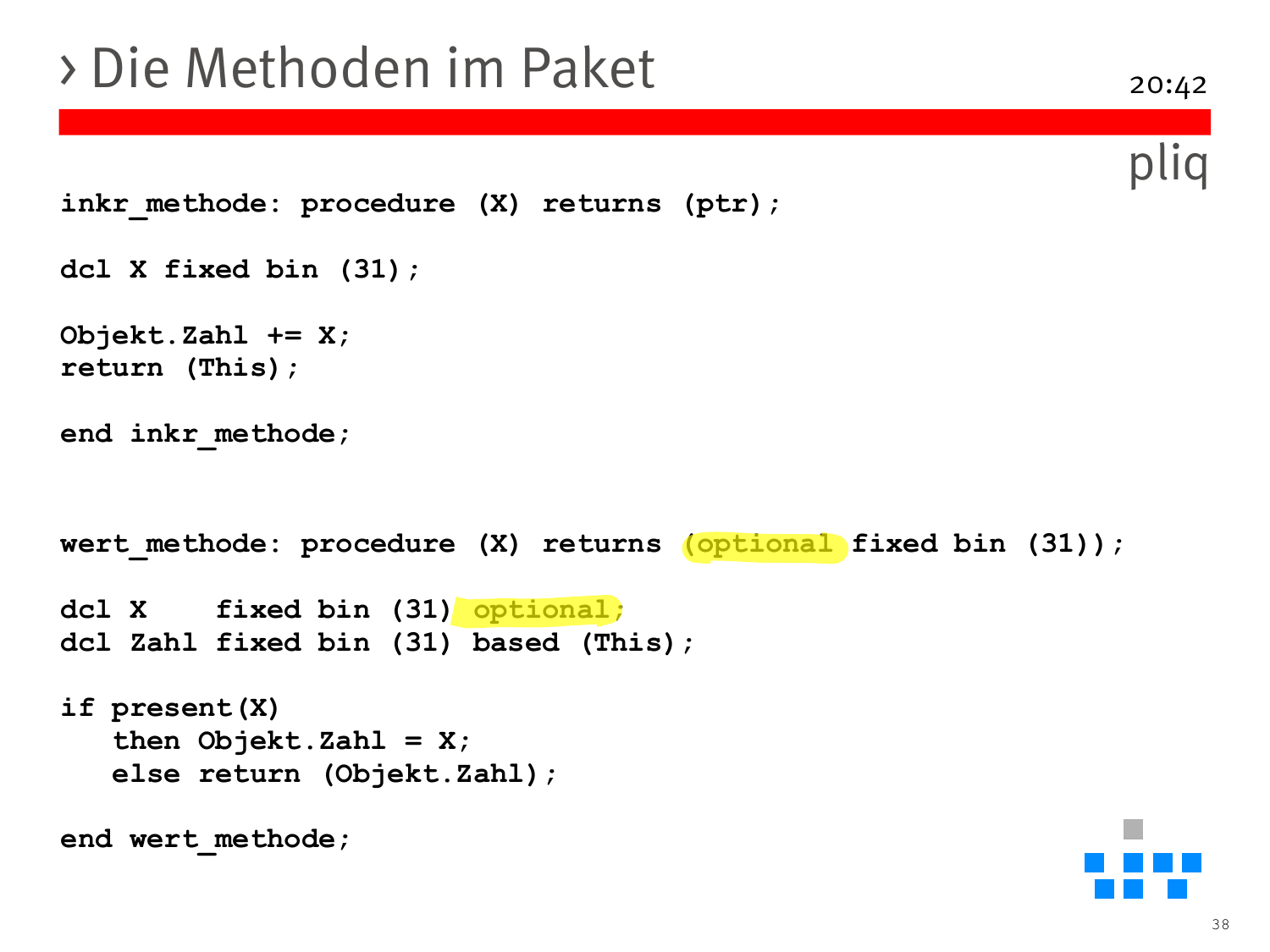### > Die Bundesliga in PHP und PL/I

20:42

### pliq wie \$

```
foreach (qp($seite, 'table[summary="Begegnungen"] tr:odd(1))'
             as $i -> $tr) {
   foreach ($tr->find('td') as $k -> $td) {
      if ($k == 2) $heimverein[$i][] = $td->find('a')->text();
      elseif ($k == 4) $gastverein[$i][] = $td->find('a')->text();
      elseif ($k == 5) $ergebnis[$i][] = $td->text(); } }
```

```
I = 1do Tr = pliq(pliq_ptr)->find('table[summary=Begegnungen] tr:even()')
        repeat pliq(Tr)->step() while (Tr ¬= null());
    K = 1;
    do Td = pliq(Tr)->find('td')
             repeat pliq(Td)->step() while(Td ¬= null());
       select (K);
          when (3) Heimverein(I) =pliq(Td)->find('a')->text();
          when (5) Gastverein(I) = pliq(Td) - \frac{\pi}{d} \left( 'a' \right) - \frac{\pi}{d}when (6) Ergebnis(I) = pliq(Td)->text();
          other; end;
       K += 1; end;
    I += 1; end;
```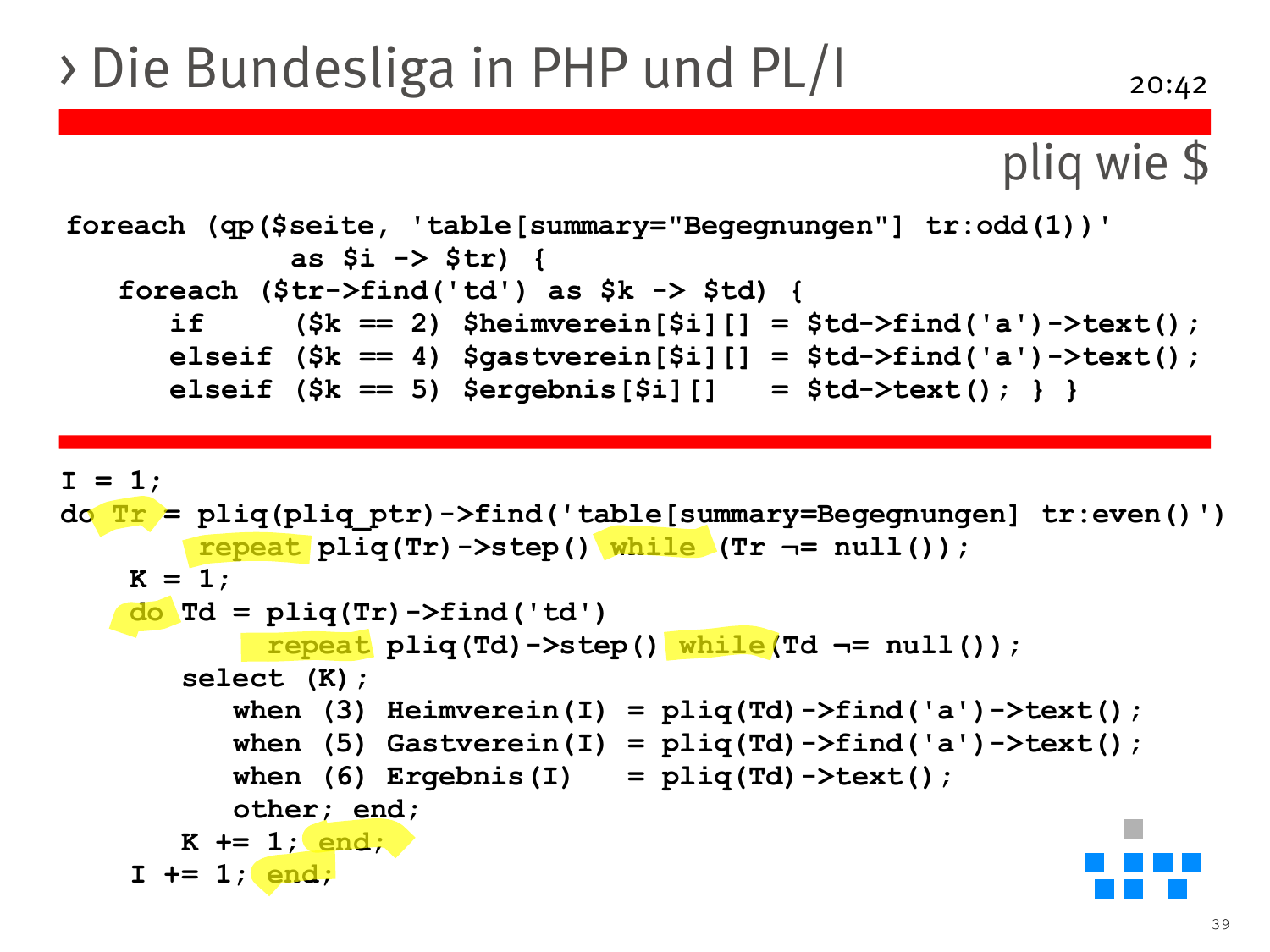## > Das pliq-Objekt

pliq

Analog zum Zahlobjekt:

| dcl 1 Pliq objekt | based (This),                               |
|-------------------|---------------------------------------------|
| 2 step            | limited entry () returns (ptr),             |
| 2 find            | limited entry (char (*) var) returns (ptr), |
| 2 text            | limited entry (char (*) var optional)       |
|                   | returns (char (32767) var),                 |
| 2 attr            | limited entry (char (*))                    |
|                   | returns (char (32767) var),                 |
|                   | 2 DOMblock ptr ptr,                         |
|                   | 2 Durch find angelegt bit,                  |
|                   | 2 Tab aktuell fixed bin (31),               |
|                   | 2 Anzahl fixed bin (31),                    |
| 2 Tab             | dim (Anfangsanzahl refer (Anzahl))          |
|                   | offset (DOMblock.Gebiet);                   |

 Wenn per **find()** mehrere Elemente gefunden werden, werden diese in **Tab** abgelegt.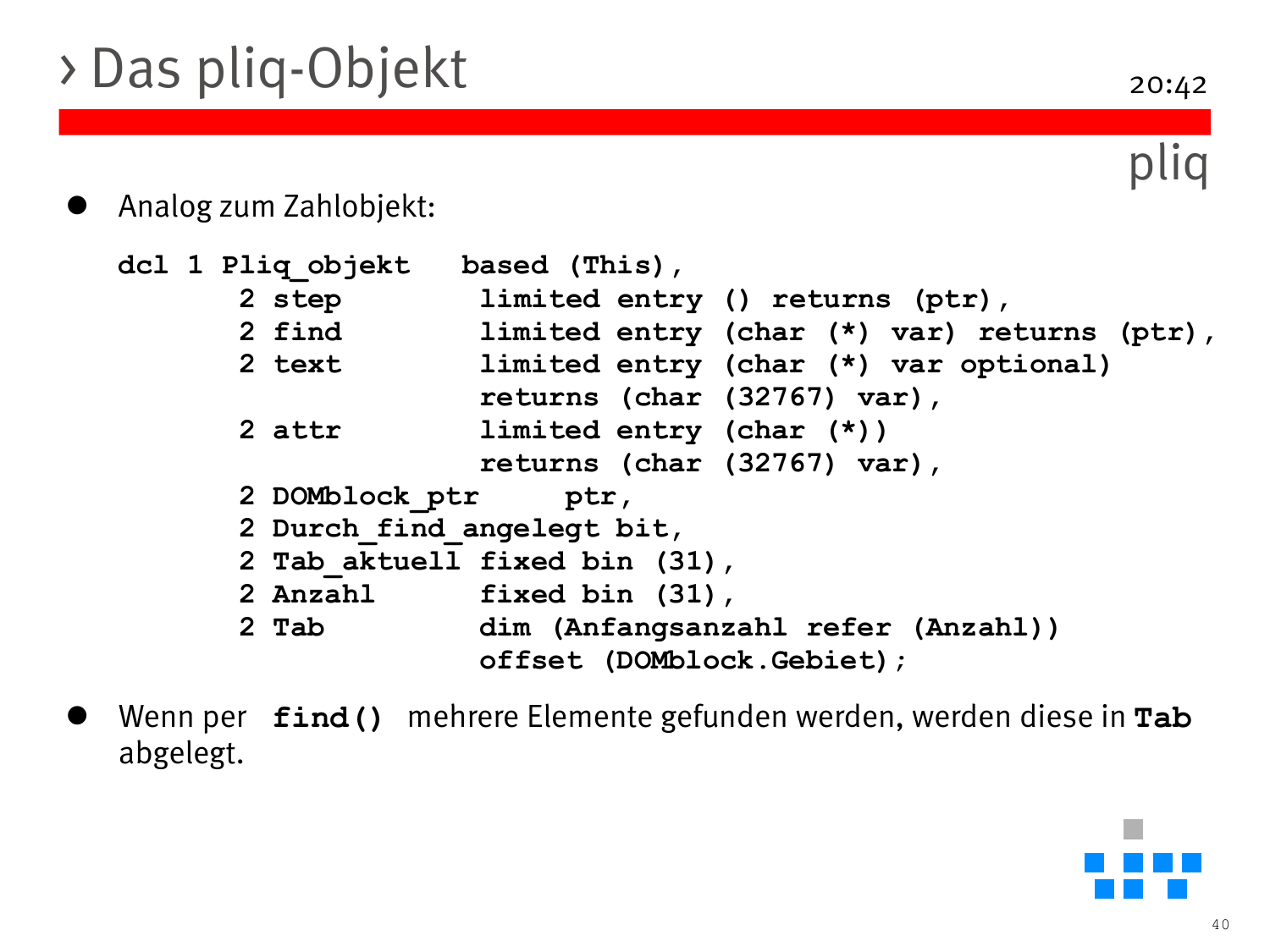### > Unser Hauptprogramm

```
Programm: package options (reorder);
...
Haupt: procedure (Parm) options (main noexecops);
...
/* HTML-Dokument in ein Objekt laden: */ 
call pliloadhtml(DOK_ptr, DOK_länge, Seite);
...
/* DOM-Objekt aus Web-Dokument erzeugen: */
call plidoma (DOMblock_ptr, DOK_ptr, DOK_länge); 
...
/* pliq-Objekt erzeugen und mit DOM-Objekt verbinden: */ 
pliq_ptr = pliqalloc(DOMblock_ptr); 
...
/* pliq-Objekt mit pliq durchstöbern: */
... /* vorige Folie */
/* Ausgabe: */
... /* nächste Folie */
end Haupt;
end Programm;
```
Fragment 3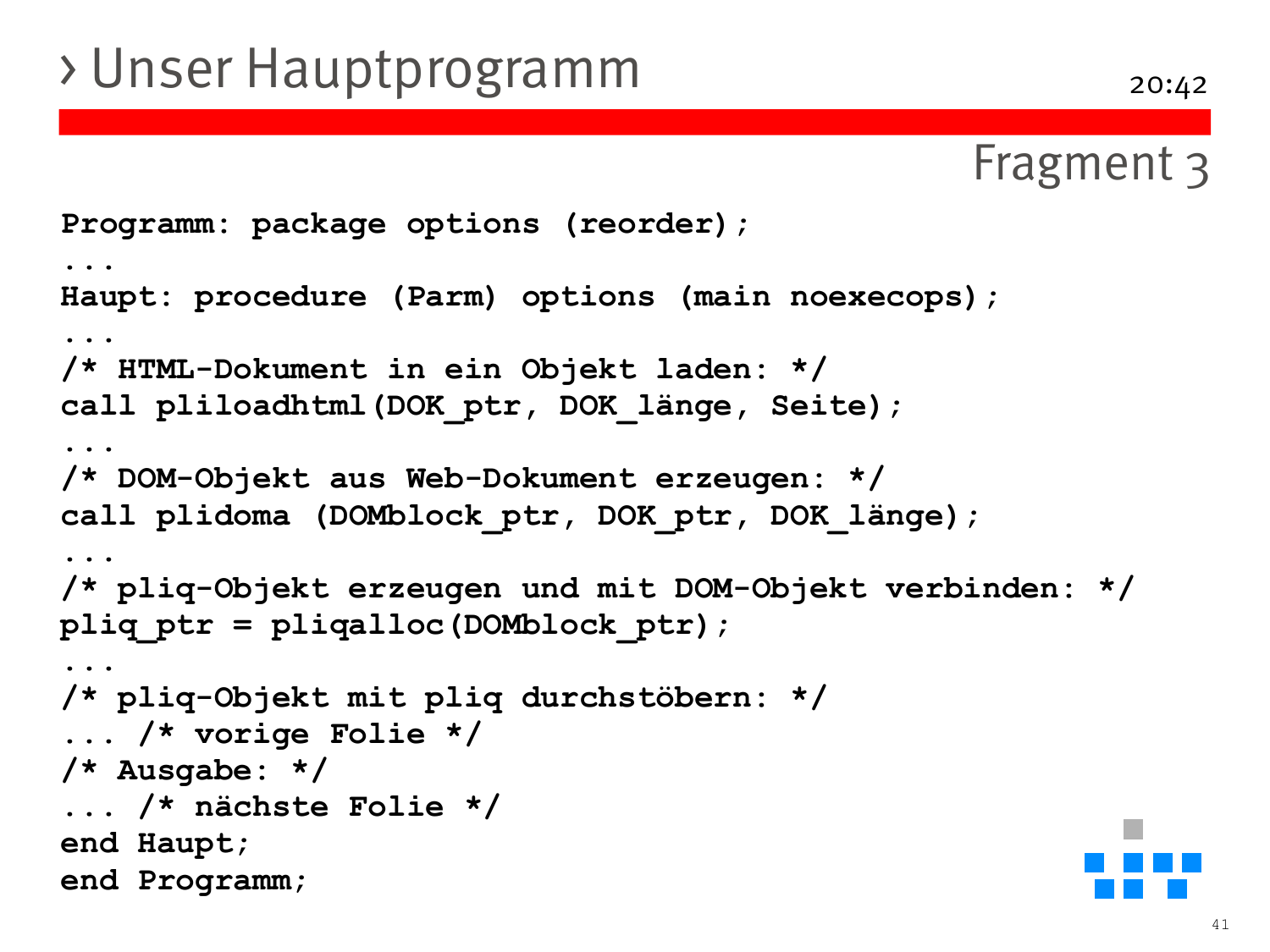### > Die Ausgabe

```
pliq
```

```
dcl Gast char (100);
dcl Gastverein dim (9) char (100) var;
do I = 1 to 9;
   parse value (Ergebnis(I))
         with (Endergebnis, '#nbsp;', Halbzeitergebnis);
    Heim = '';
    Lh = memconvert(addr(Heim), length(Heim), 850, /* PC */
                  addrdata(Heimverein(I)),
                  length(Heimverein(I)), 1208); /* UTF-8 */
    Gast = '';
    Lg = memconvert(addr(Gast), length(Gast), 850,
                    addrdata(Gastverein(I)), 
                    length(Gastverein(I)), 1208);
    Beides = Endergebnis || ' ' || Halbzeitergebnis;
    put edit (left(Heim, Lh), '-', left(Gast, Lg), Beides)
      (col (1), a, col(22), a, col(25), a, col(46), a);
    end;
```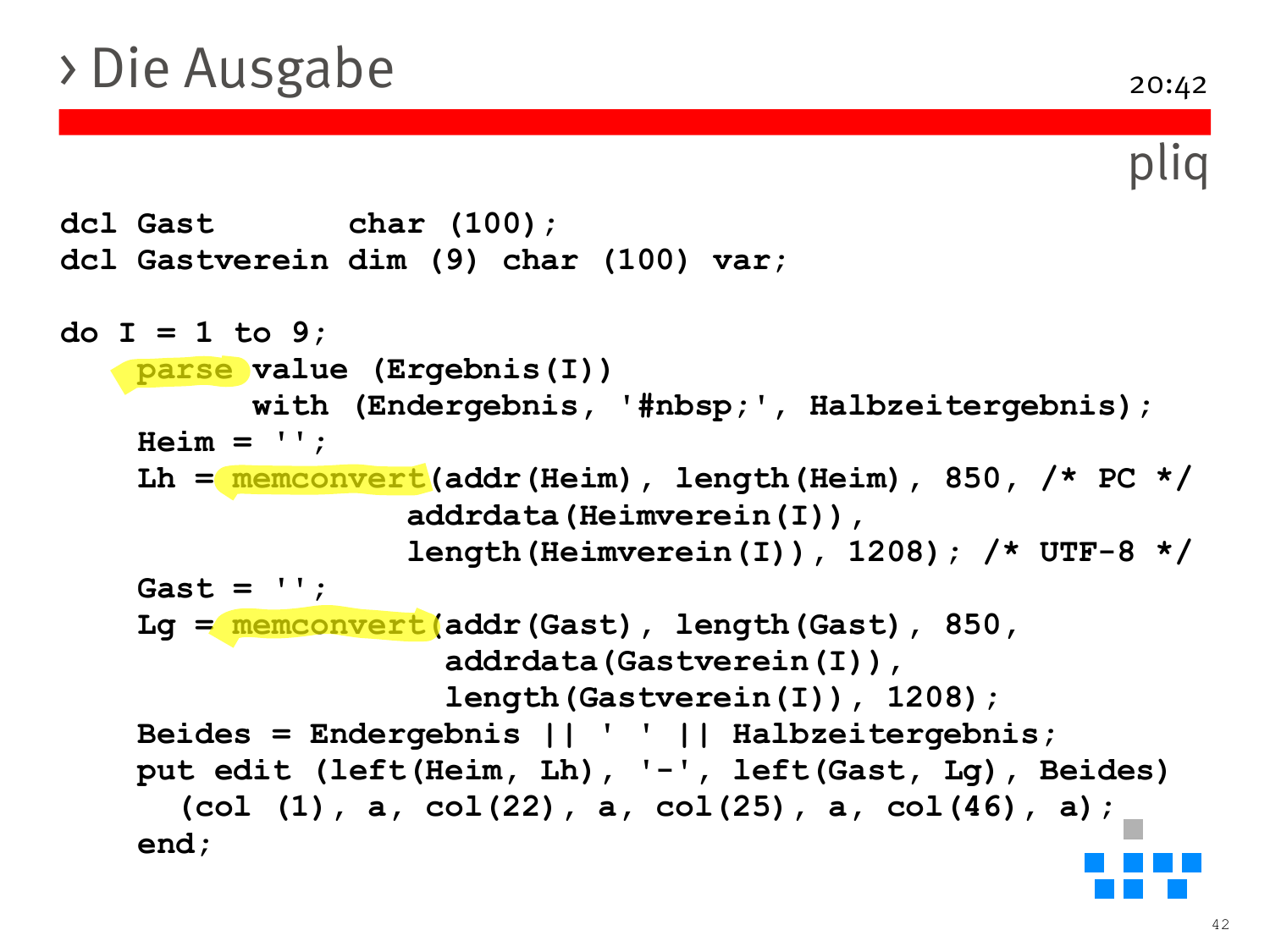## > Abklappern mit Makros

```
do_foreach (Element); 
   if Element.Name = Aufruf.Parm then select; /* Heureka */
      when (letzter(Aufruf)) do; 
         anlegen (Fund); 
         Fund.Stelle = Element_offset; 
         end; 
      when (Aufruf.Nächst->Aufruf.Hier) 
         call Aufruf.Nächst->Aufruf.Prog 
             (DOMblock_ptr, (Zähler), (Element_offset), 
             (Aufruf.Nächst), Aufrufblock_ptr, Fundblock_ptr); 
      otherwise 
         if Element.Unter ¬= null() then 
            call Aufruf.Nächst->Aufruf.Prog 
                (DOMblock_ptr, (Zähler), (Element.Unter), 
                (Aufruf.Nächst), Aufrufblock_ptr, Fundblock_ptr); 
      end; 
   else if Element.Unter ¬= null() then 
      call Aufruf.Prog 
        (DOMblock_ptr, (Zähler), (Element.Unter),
        (Aufruf offset), Aufrufblock ptr, Fundblock ptr);
   end;
```
pliq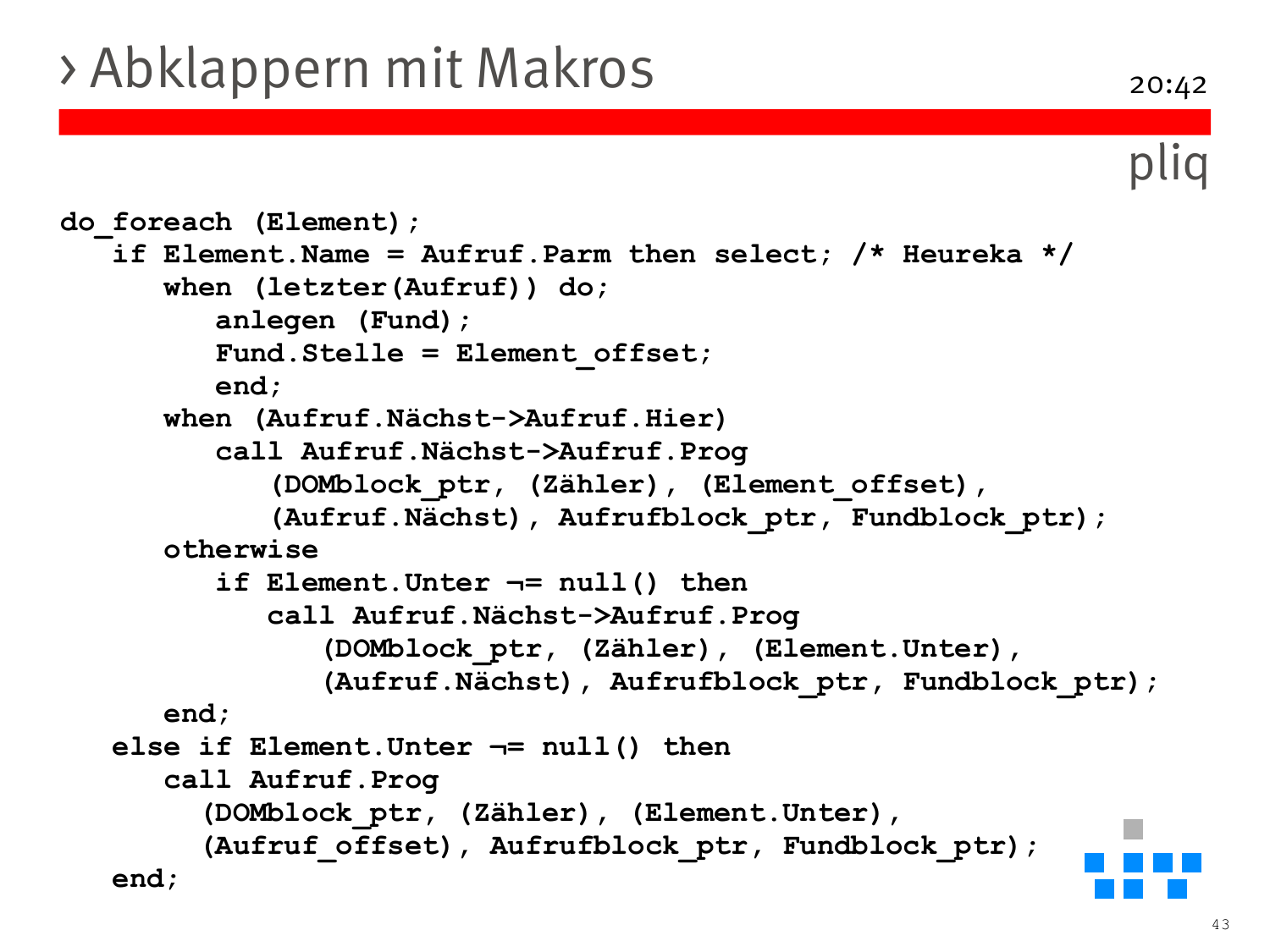### > do\_foreach-Makro

```
%do_foreach:
procedure (X, From) statement;
dcl X char;
dcl From char;
if parmset(From)
   then ans ("do " || X || " offset = " || From)
           skip noscan;
   else ans ("do " || X || "_offset = " || X || "_start")
           skip noscan;
ans (" repeat " || X || ".Nächst") skip noscan;
   ans (" while (" || X ||" offset \neg = null();")
   skip noscan;
%end do_foreach;
```

```
%dcl do_foreach entry;
```
pliq

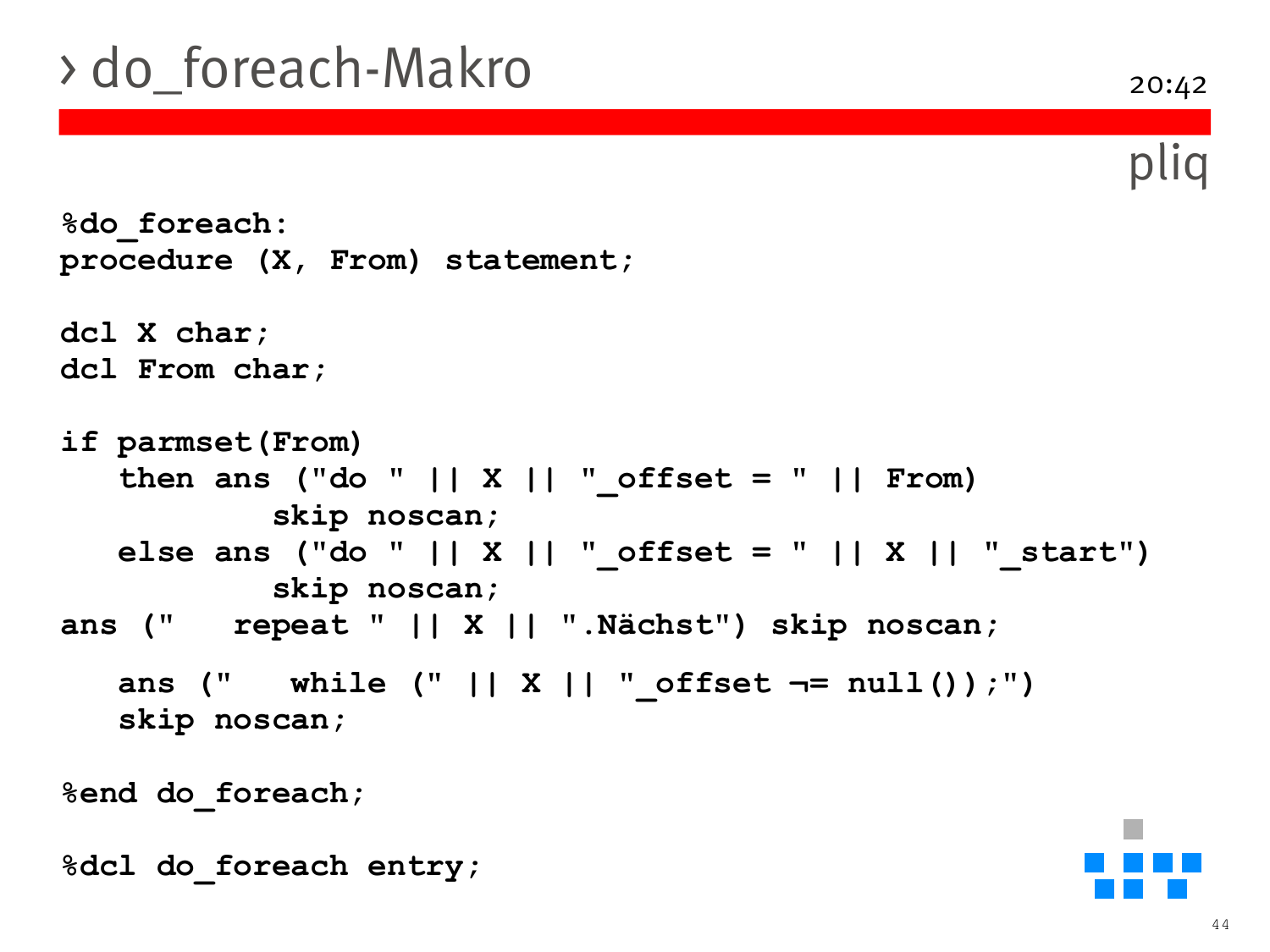## > Konjugieren in PL/I

pliq

```
%letzter:
letzte:
letztes: 
procedure (X) returns (char);
dcl X char;
return ('(' || X || ".Nächst = null())");
%end letztes;
%dcl letzter entry;
%dcl letzte entry;
%dcl letztes entry;
```
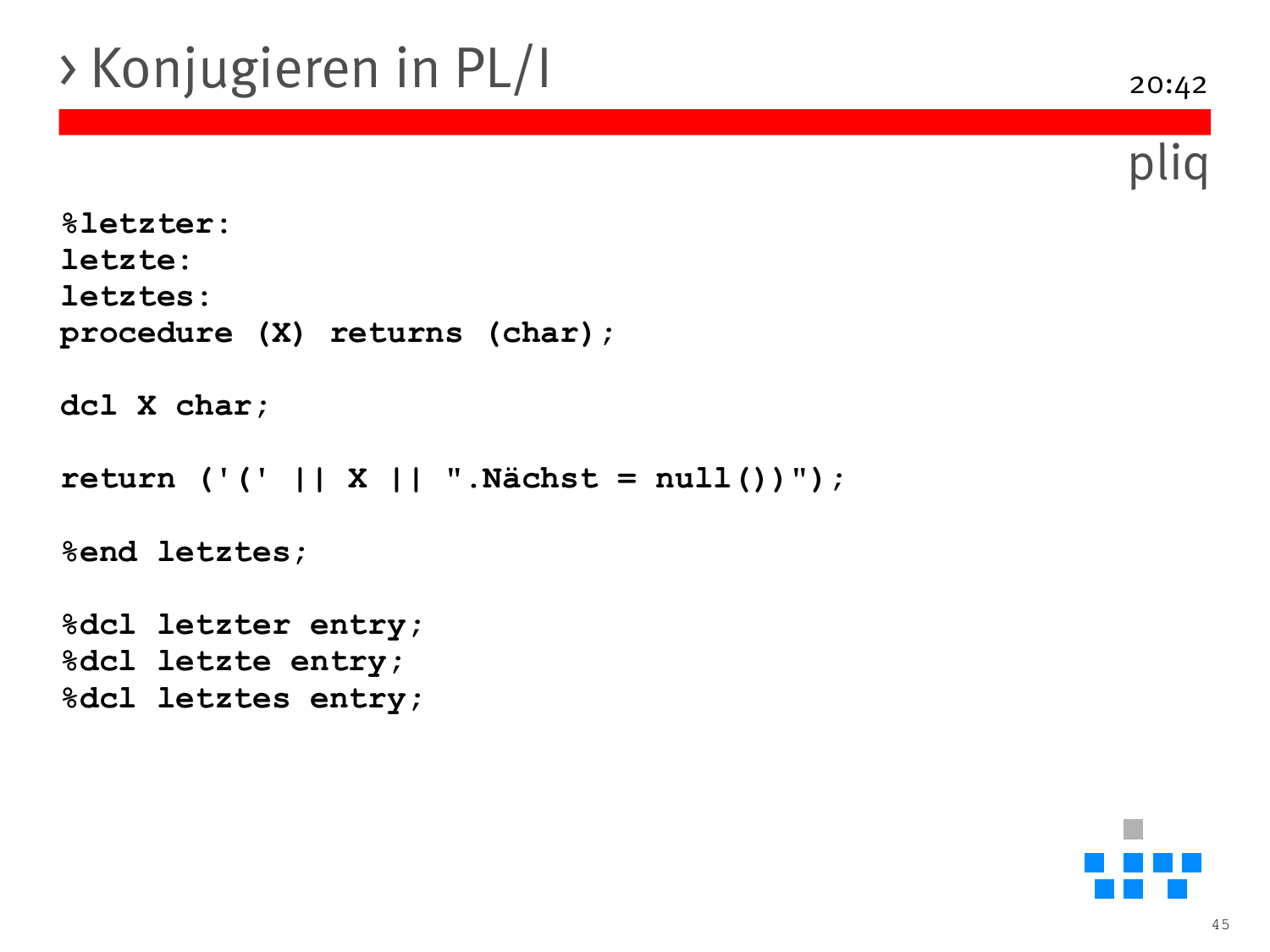### > anlegen-Makro

pliq

20:42

```
%anlegen:
procedure (X) statement;
dcl X char;
ans ("do;") skip noscan;
ans ("allocate " || X || ";") skip noscan;
ans ("if " || X || " start = null()") skip noscan;
ans ("then " || X || " start = " || X || " offset;") skip noscan;
ans ("if " || X || "_aktuell = null()") skip noscan;
ans ("then " || X || " aktuell = " || X || " offset;")
                                          skip noscan;
ans ("else " || X || "_aktuell->" || X || ".Nächst"
   || " = " || X || "_offset;") skip noscan;
ans (X || " aktuell = " || X || " offset;") skip noscan;
ans ("end;") skip noscan;
%end anlegen;
```
**%dcl anlegen entry;**